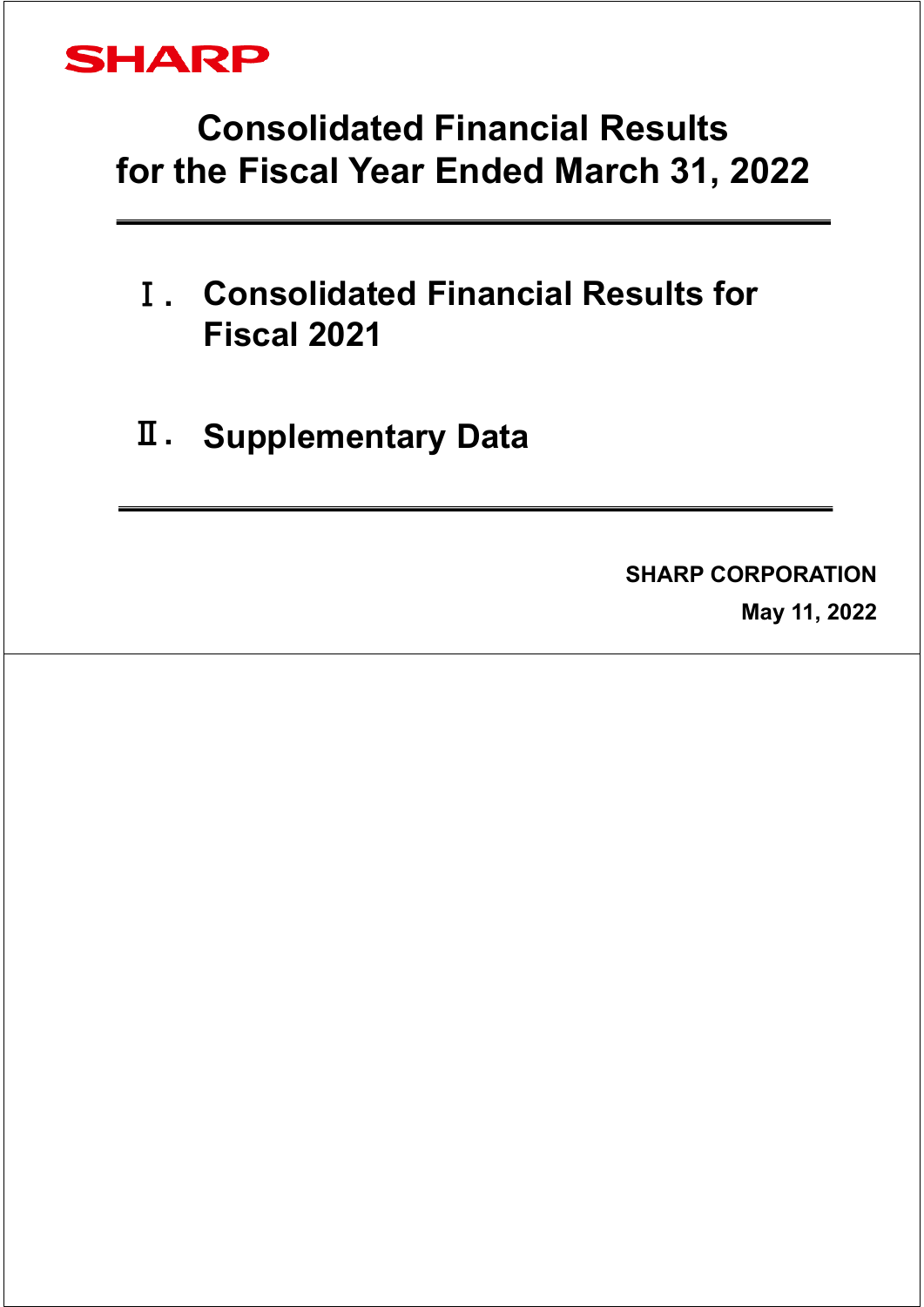## **Outline**

・Amid a challenging business environment, net sales and each profit measure grew in FY2021.

Ordinary profit and bottom-line profit increased significantly.

Due to the impacts of the lockdowns in China, the situation in Ukraine, etc., the supply chain was disrupted even more than anticipated in February through March, resulting in lower net sales, operating profit and bottom-line profit than publicly announced.

- ・Maintained double-digit profit margin in white goods, despite the impact of raw material price hikes; Profit in Display Device rose significantly due to improved model mix
- ・Dividends for FY2021 will be 40 yen per share, a dividend increase of 10 yen over the previous year.

**1**

#### **SHARP**

- ・ First, let's take a look at a summary of our consolidated financial results.
- ・Despite a severe business environment, net sales and each profit measure grew in fiscal 2021. Ordinary profit and bottom-line profit increased significantly.

However, due to the impacts of lockdowns in China, the situation in Ukraine, etc., the supply chain was disrupted even more than anticipated in February through March, resulting in lower net sales, operating profit and bottom-line profit than publicly announced.

- ・White goods maintained double-digit profit margins despite the impact of soaring raw material prices. Profit in Display Device rose significantly due to improved model mix, etc.
- ・As previously announced, dividends for fiscal 2021 will be 40 yen per share, which is an increase of 10 yen over the previous year.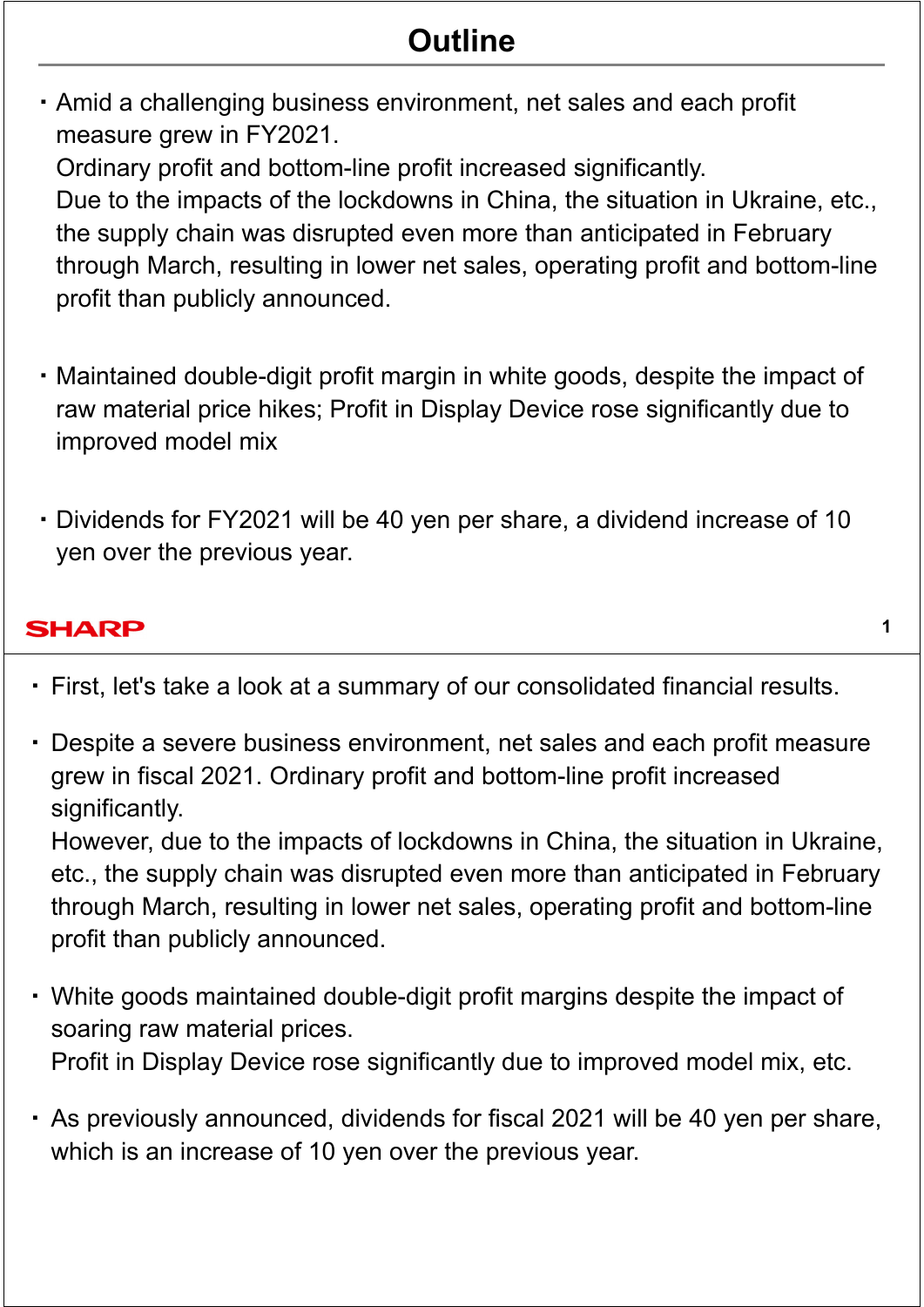# Ⅰ**. Consolidated Financial Results for Fiscal 2021**

#### **SHARP**

・ Next, let's look at an overview of our consolidated financial results.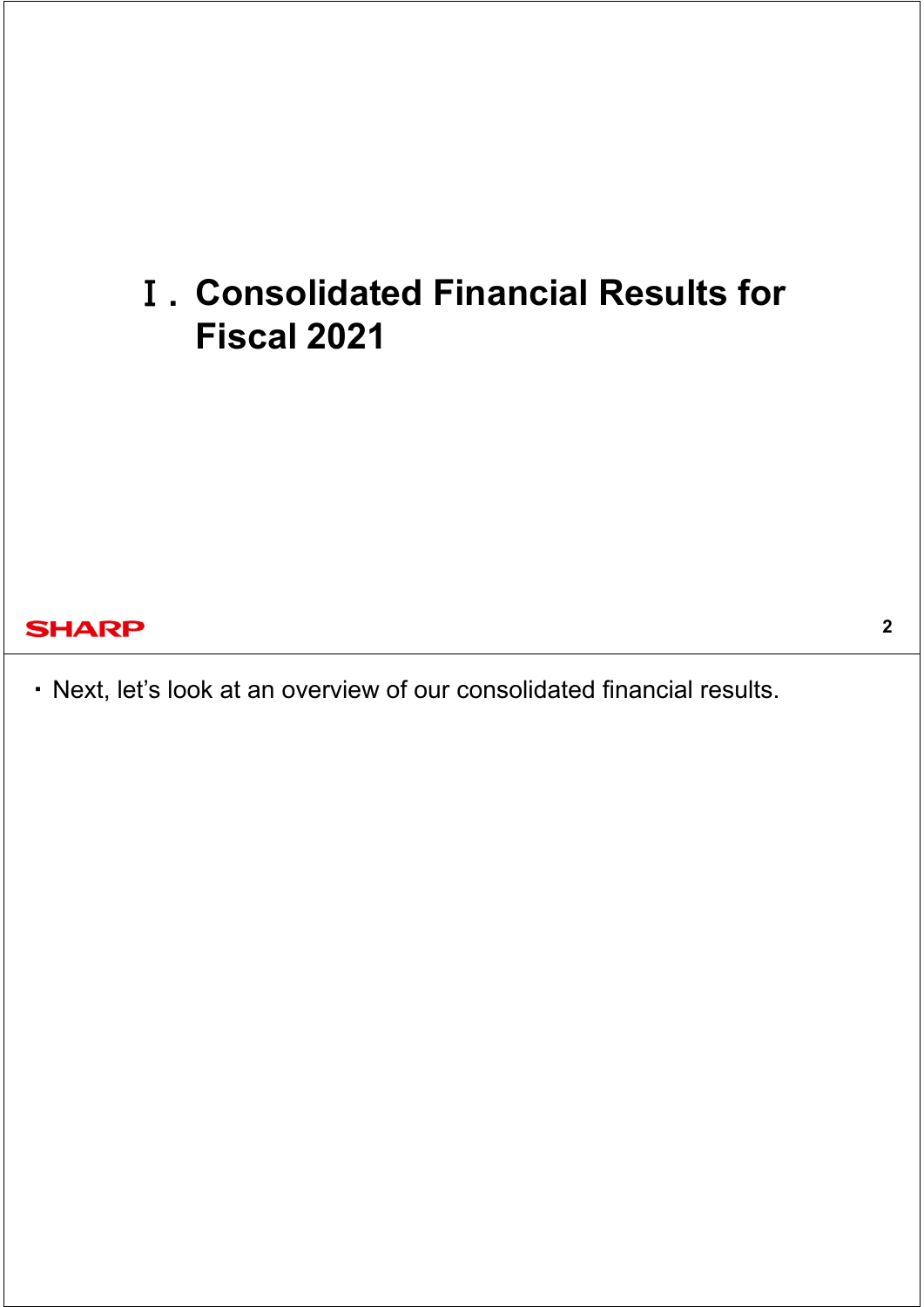## **Consolidated Financial Results for Fiscal 2021**



・ Let's turn to the next slide, which provides highlights of our financial results for fiscal 2021.

- ・ Net sales amounted to 2,495.5 billion yen, an increase of 2.9% year on year.
- ・ Operating profit amounted to 84.7 billion yen, 1.9% up year on year, ordinary profit amounted to 114.9 billion yen, 82.0% up year on year, bottom-line profit amounted to 73.9 billion yen, 38.9% up year on year.
- ・ In addition, we will increase dividends per share by 10 yen over the previous fiscal year to 40 yen.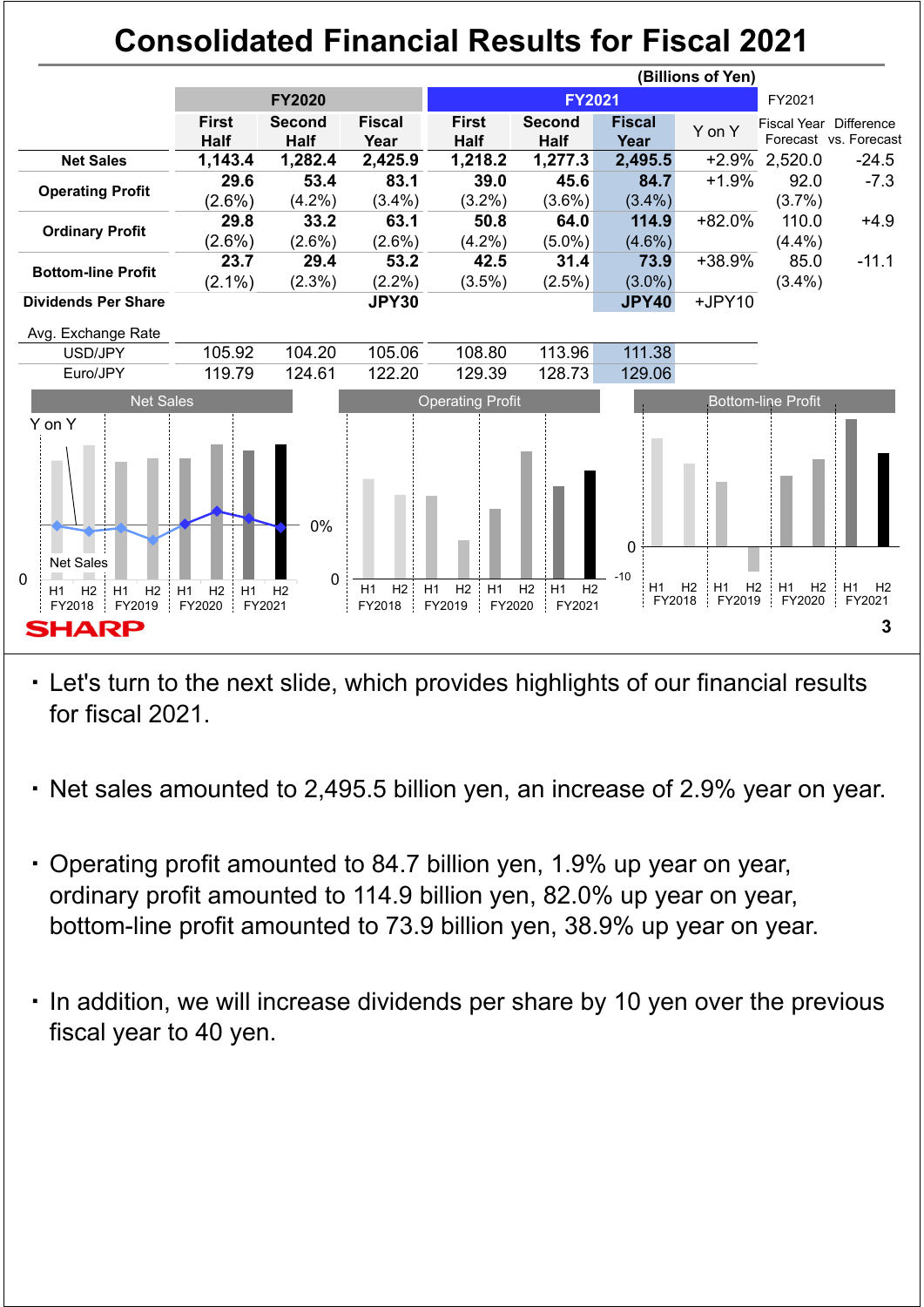## **Operating Profit Analysis : Y on Y Change Factors for Fiscal 2021**





#### **SHARP**

・ The next graph shows our analysis of year-on-year changes in operating profit for fiscal 2021.

**4**

・ Notable change factors included a 24.1 billion yen decrease due to lower selling prices, a 20.2 billion yen improvement due to cost reductions and model mix, a 17.9 billion yen increase due to changes in sales performance, a 5.0 billion yen decrease related to overhead expenses.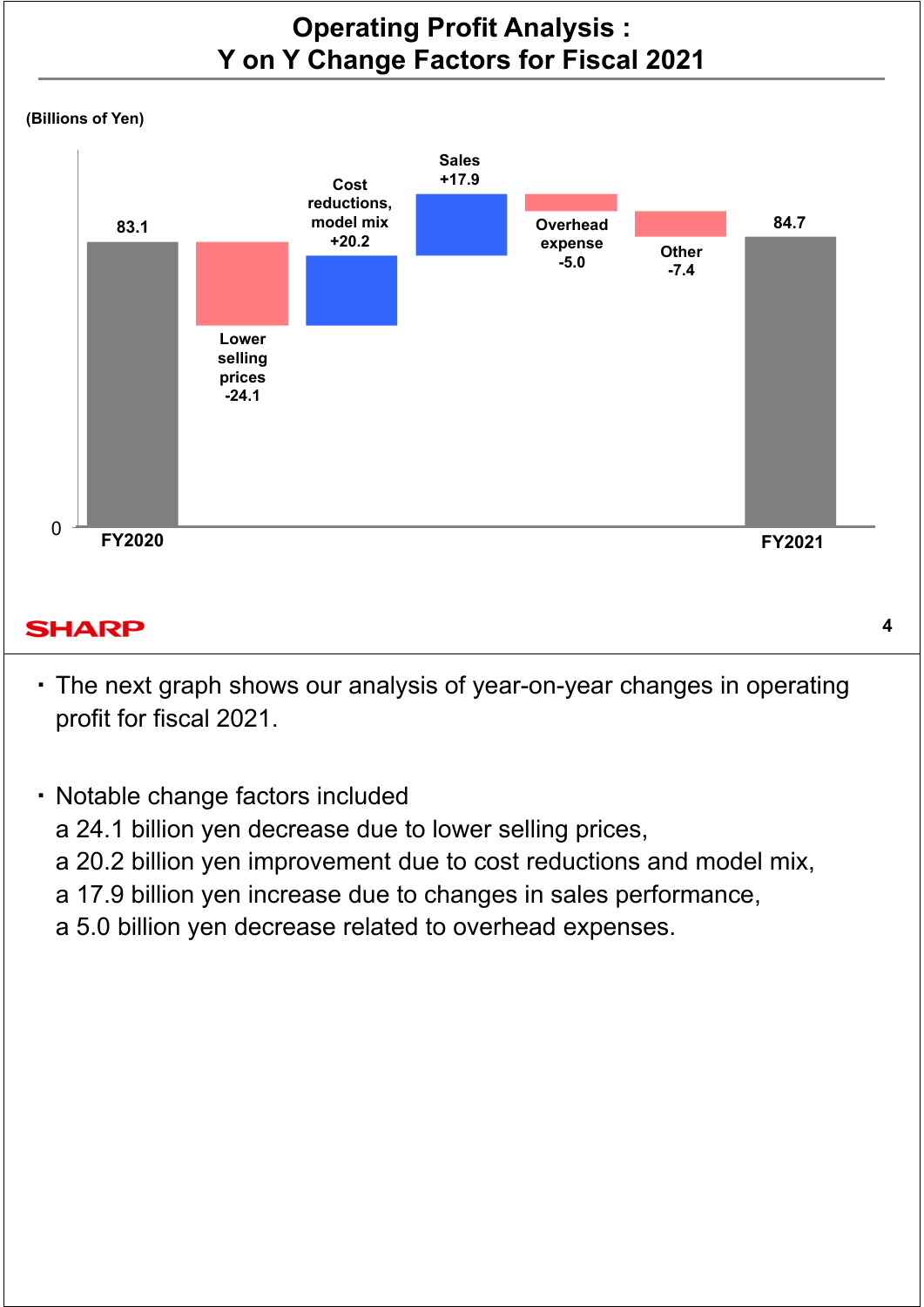## **Sales and Operating Profit Analysis: Y on Y Change by Segment, Fiscal 2021**



#### **SHARP**

・ The next graphs provide a year-on-year change analysis for sales and operating profit.

**5**

・ 8K Ecosystem and Display Device recorded higher sales and profits for fiscal 2021.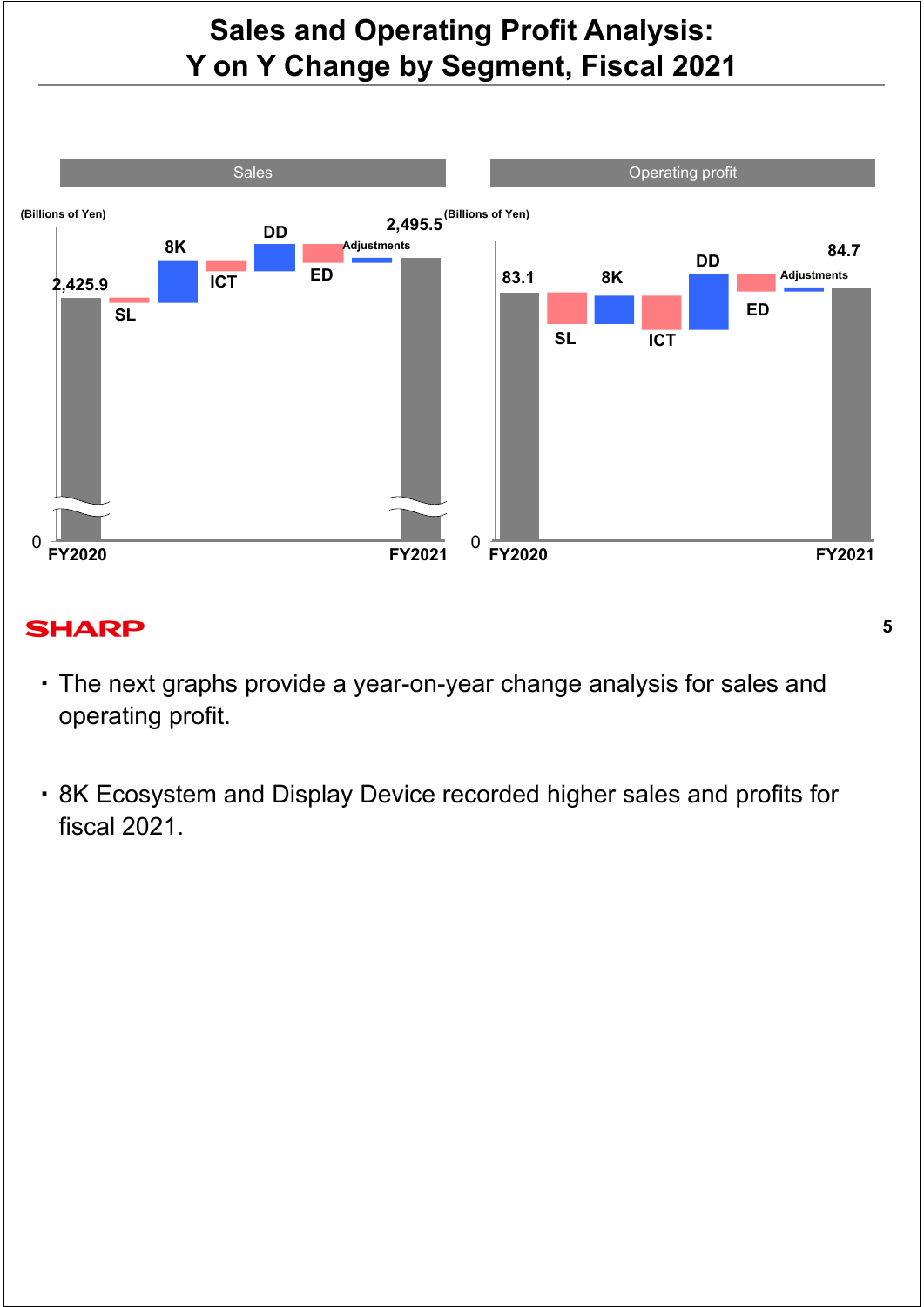## **(Fiscal 2021) Sales by Segment**



・ This next slide shows sales by segment for fiscal 2021.

・ Brand Business sales increased 3.5% year on year to 1,337.8 billion yen, while Device Business sales increased 1.2% to 1,256.5 billion yen.

**6**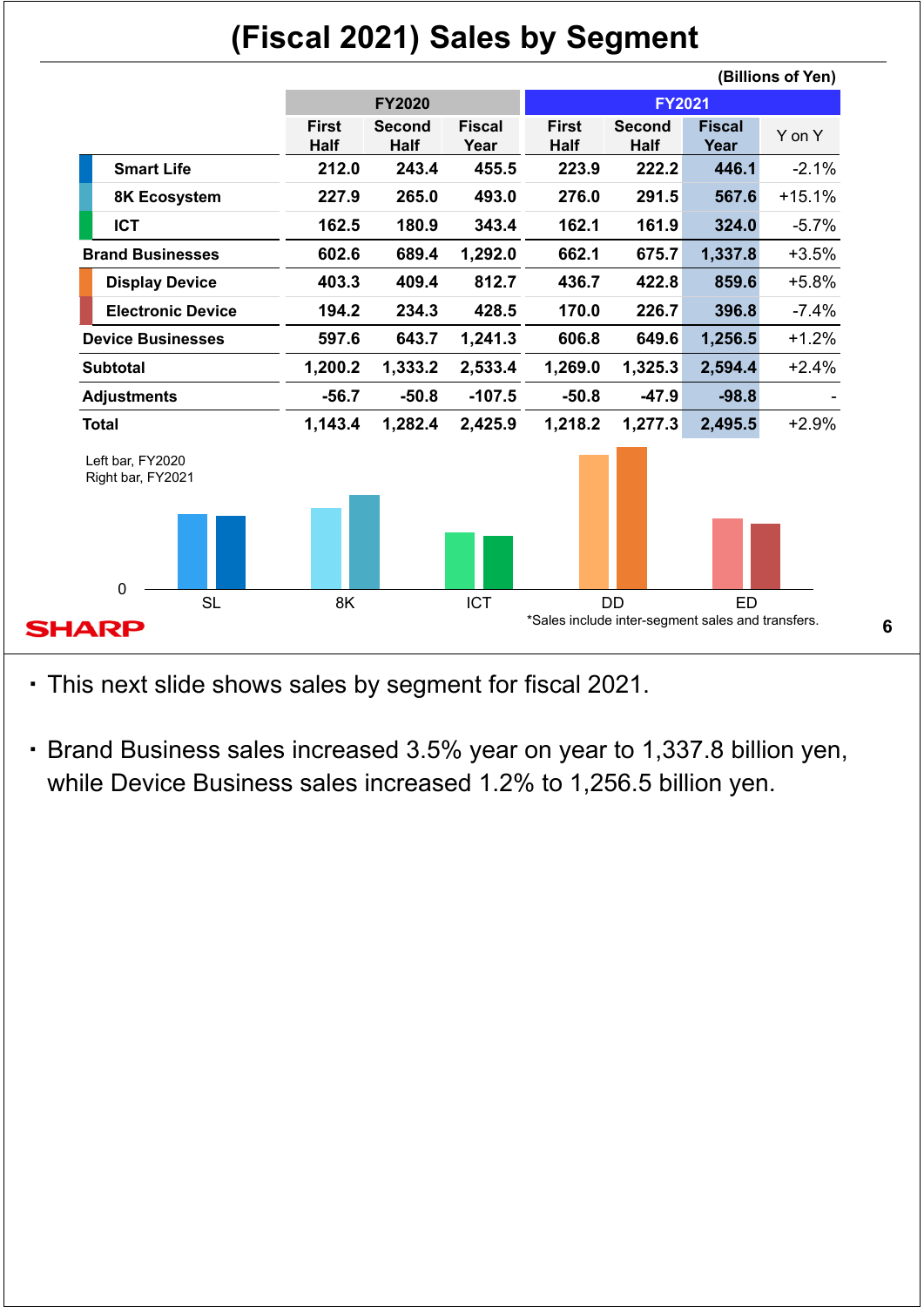# **(Fiscal 2021) Operating Profit by Segment**

|                                       |                             | *Figures within parentheses indicate operating margin.<br>(Billions of Yen) |                       |                             |                              |                       |          |  |
|---------------------------------------|-----------------------------|-----------------------------------------------------------------------------|-----------------------|-----------------------------|------------------------------|-----------------------|----------|--|
|                                       |                             | <b>FY2020</b>                                                               |                       |                             | <b>FY2021</b>                |                       |          |  |
|                                       | <b>First</b><br><b>Half</b> | <b>Second</b><br><b>Half</b>                                                | <b>Fiscal</b><br>Year | <b>First</b><br><b>Half</b> | <b>Second</b><br><b>Half</b> | <b>Fiscal</b><br>Year | Y on Y   |  |
| <b>Smart Life</b>                     | 23.5                        | 35.3                                                                        | 58.8                  | 24.4                        | 23.8                         | 48.2                  | $-18.0%$ |  |
|                                       | $(11.1\%)$                  | $(14.5\%)$                                                                  | $(12.9\%)$            | $(10.9\%)$                  | (10.7%)                      | $(10.8\%)$            |          |  |
| 8K Ecosystem                          | 7.3                         | 8.1                                                                         | 15.5                  | 11.5                        | 13.4                         | 24.9                  | $+60.8%$ |  |
|                                       | $(3.2\%)$                   | $(3.1\%)$                                                                   | $(3.1\%)$             | $(4.2\%)$                   | $(4.6\%)$                    | $(4.4\%)$             |          |  |
| <b>ICT</b>                            | 7.2                         | 8.1                                                                         | 15.4                  | 3.1                         | 0.9                          | 4.0                   | $-73.8%$ |  |
|                                       | $(4.5\%)$                   | $(4.5\%)$                                                                   | $(4.5\%)$             | (1.9%)                      | $(0.6\%)$                    | $(1.2\%)$             |          |  |
| <b>Brand Businesses</b>               | 38.1                        | 51.6                                                                        | 89.8                  | 39.1                        | 38.1                         | 77.2                  | $-13.9%$ |  |
|                                       | (6.3%)                      | $(7.5\%)$                                                                   | $(7.0\%)$             | $(5.9\%)$                   | $(5.6\%)$                    | $(5.8\%)$             |          |  |
|                                       | $-3.5$                      | 5.3                                                                         | 1.8                   | 9.3                         | 11.0                         | 20.3                  | +992.3%  |  |
| <b>Display Device</b>                 | $(-0.9%$                    | $(1.3\%)$                                                                   | $(0.2\%)$             | $(2.1\%)$                   | $(2.6\%)$                    | $(2.4\%)$             |          |  |
|                                       | 4.7                         | 7.9                                                                         | 12.6                  | 0.3                         | 6.6                          | 6.9                   | $-44.9%$ |  |
| <b>Electronic Device</b>              | $(2.4\%)$                   | $(3.4\%)$                                                                   | $(3.0\%)$             | $(0.2\%)$                   | $(2.9\%)$                    | $(1.8\%)$             |          |  |
| <b>Device Businesses</b>              | 1.2                         | 13.3                                                                        | 14.5                  | 9.6                         | 17.6                         | 27.3                  | +87.6%   |  |
|                                       | (0.2%)                      | $(2.1\%)$                                                                   | $(1.2\%)$             | $(1.6\%)$                   | $(2.7\%)$                    | $(2.2\%)$             |          |  |
|                                       | 39.4                        | 64.9                                                                        | 104.3                 | 48.8                        | 55.7                         | 104.6                 | $+0.2%$  |  |
| <b>Subtotal</b>                       | $(3.3\%)$                   | $(4.9\%)$                                                                   | $(4.1\%)$             | $(3.8\%)$                   | $(4.2\%)$                    | $(4.0\%)$             |          |  |
| <b>Adjustments</b>                    | $-9.7$                      | $-11.4$                                                                     | $-21.2$               | $-9.8$                      | $-10.0$                      | $-19.8$               |          |  |
| <b>Total</b>                          | 29.6                        | 53.4                                                                        | 83.1                  | 39.0                        | 45.6                         | 84.7                  | $+1.9%$  |  |
|                                       | $(2.6\%)$                   | $(4.2\%)$                                                                   | $(3.4\%)$             | $(3.2\%)$                   | $(3.6\%)$                    | $(3.4\%)$             |          |  |
| Left bar, FY2020<br>Right bar, FY2021 |                             |                                                                             |                       |                             |                              |                       |          |  |
| 0                                     |                             |                                                                             |                       |                             |                              |                       |          |  |
| <b>HARP</b>                           | <b>SL</b><br>8K             |                                                                             | <b>ICT</b>            |                             | <b>DD</b>                    | <b>ED</b>             |          |  |

・ Let's turn to the next slide, which shows operating profit by segment for fiscal 2021.

・ Brand Business operating profit amounted to 77.2 billion yen, 13.9% lower year on year, while the Device Business amounted to 27.3 billion yen, up 87.6% year on year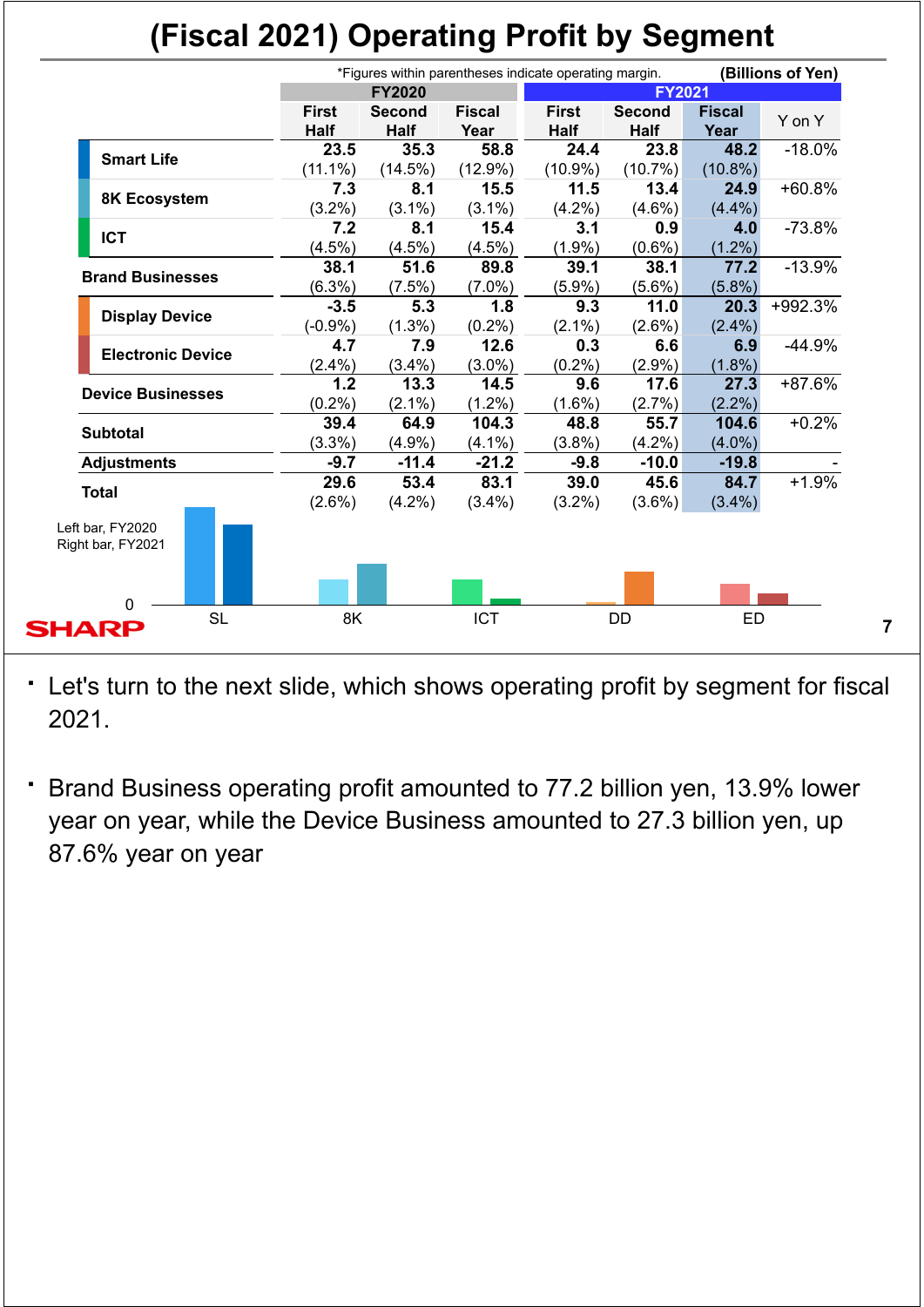

- ・ Please turn to the next slide. This is our performance by segment. First, I want to address our Smart Life segment.
- Sales amounted to 446.1 billion yen, 2.1% lower year on year.

White goods business sales were lower year on year.

Although sales of cooking appliances in Europe and the Americas and sales of washing machines, refrigerators, and air conditioners in Asia, etc., were higher, domestic Plasmacluster sales decreased compared with the same period in the previous year in which sales increased significantly.

Meanwhile, despite the negative impact of semiconductor shortages, the EPC business in Japan drove performance, resulting in higher energy solutions business sales.

Operating profit amounted to 48.2 billion yen, 18.0% lower year on year. In addition to soaring prices for semiconductors and raw materials, changes in product mix also had a negative impact on performance. However, the segment continued to maintain a high operating profit margin in excess of 10%.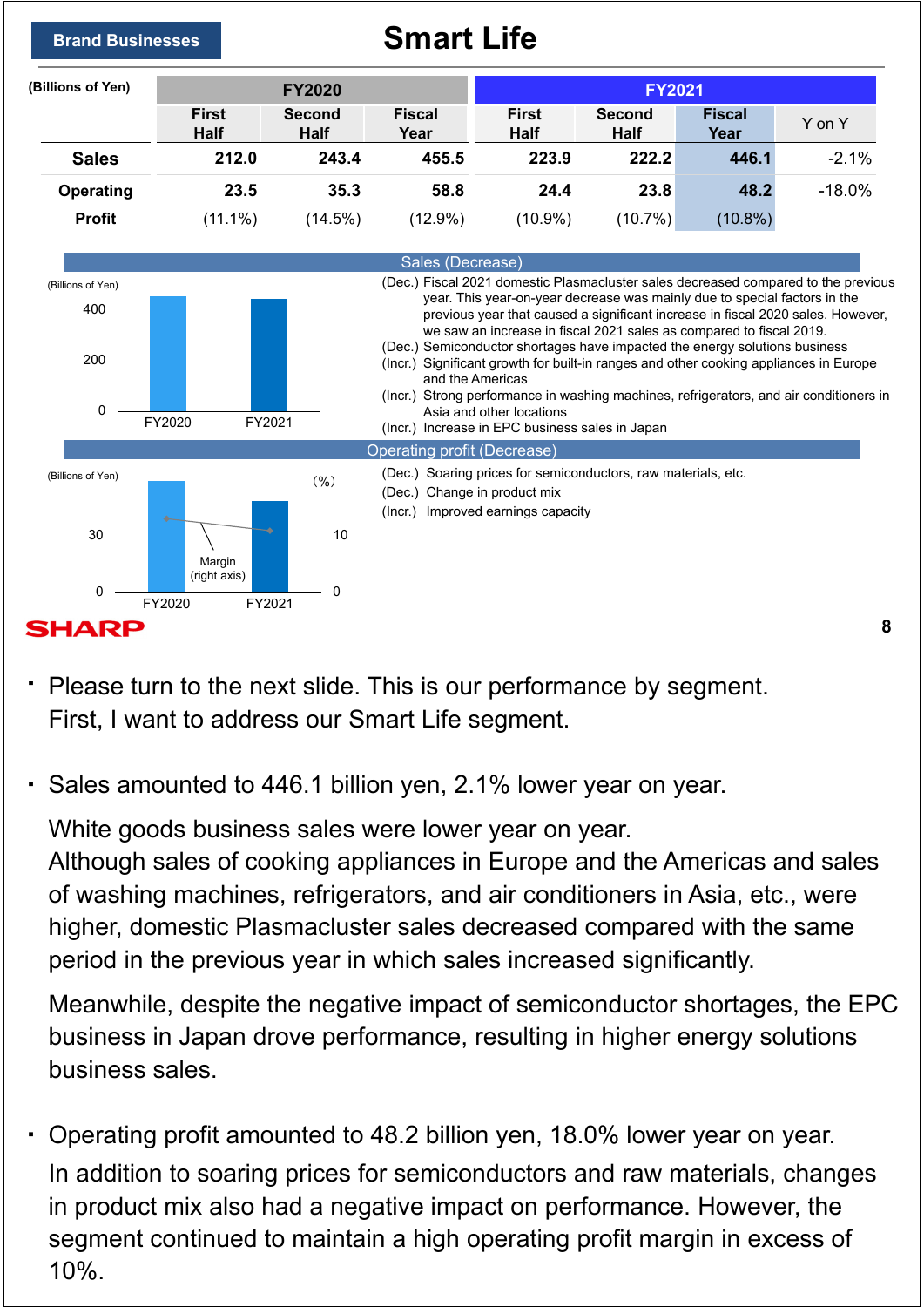

## **Brand Businesses 8K Ecosystem**



- ・ The next slide describes performance in our 8K Ecosystem.
- ・ Sales amounted to 567.6 billion yen, 15.1% up year on year.

Growth in TVs in Europe, Asia, Japan, etc., increased MFP business sales in the Americas, Europe, and Japan, the impact of the consolidation of Sharp NEC Display Solutions, Ltd., and other factors combined for higher sales.

・ Operating profit amounted to 24.9 billion yen, 60.8% up year on year. In addition to an increase in sales, advancements in high added value for TVs and a recovery in print volume for the MFP business contributed to profit growth.

Earnings have been recovering steadily and both businesses recorded higher sales and profits.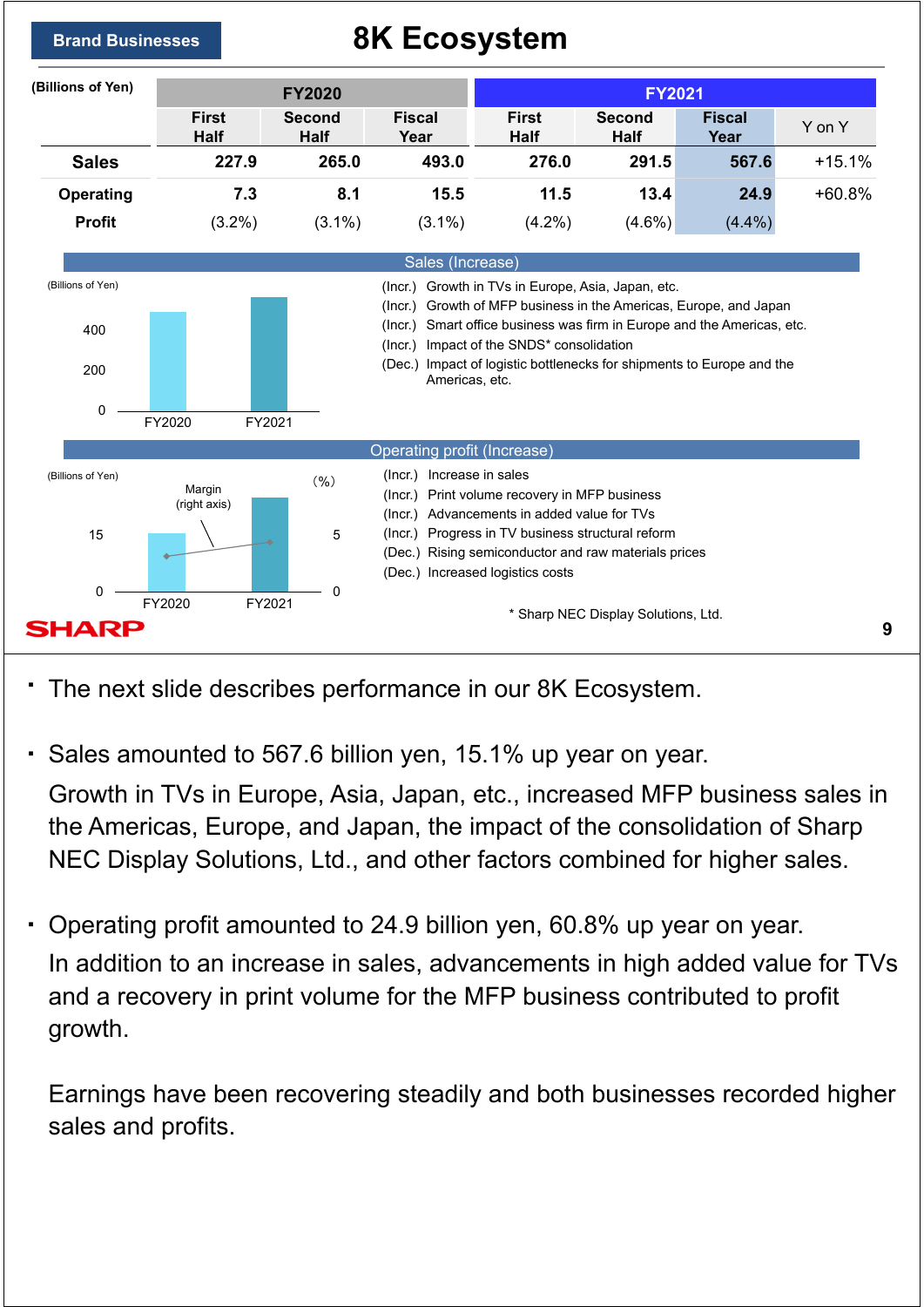

- ・ Please turn to the next slide. This slide shows ICT performance.
- ・ Sales amounted to 324.0 billion yen, a decrease of 5.7% year on year. Corporate PC business sales in the U.S., Asia, China, etc., increased; however, the significant impact of semiconductor bottlenecks, the impact of lockdowns in China during Q4, a pause in domestic PC demand in connection with the GIGA School concept, and other factors resulted in a decrease in sales.
- Operating profit decreased 73.8% to 4.0 billion yen due to lower sales, the impact of rising semiconductor prices, etc.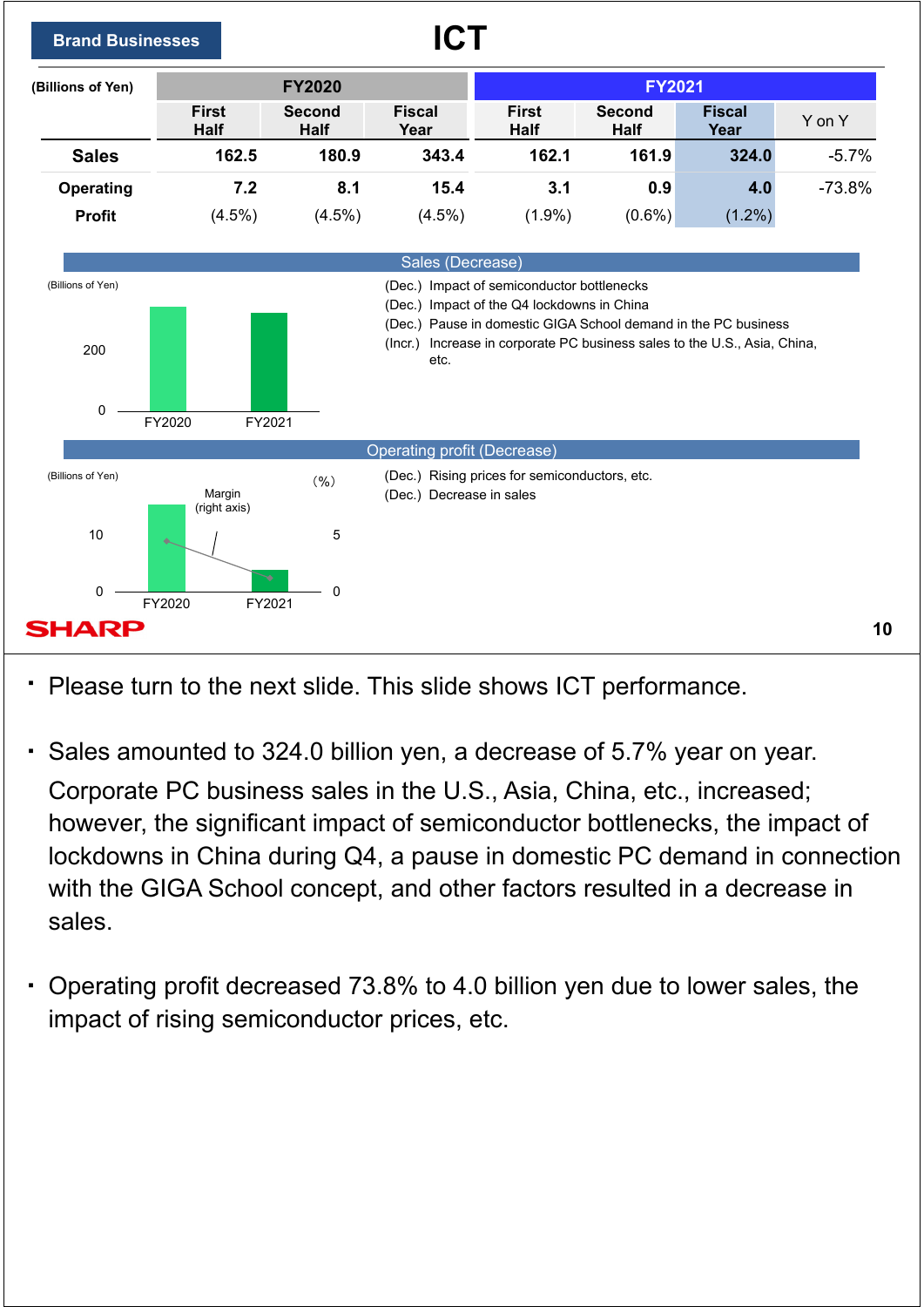

・ Let's turn to the next slide, which shows performance in our Display Device.

- ・ Sales amounted to 859.6 billion yen, an increase of 5.8% year on year. Sales of small-size panels for smartphones decreased; however, sales of medium-size panels increased, including for automotive, PC, and tablet use.
- Operating profit increased 10.9 times to 20.3 billion yen. This result was mainly due to improved model mix, as the sales ratio of medium-size panels rose.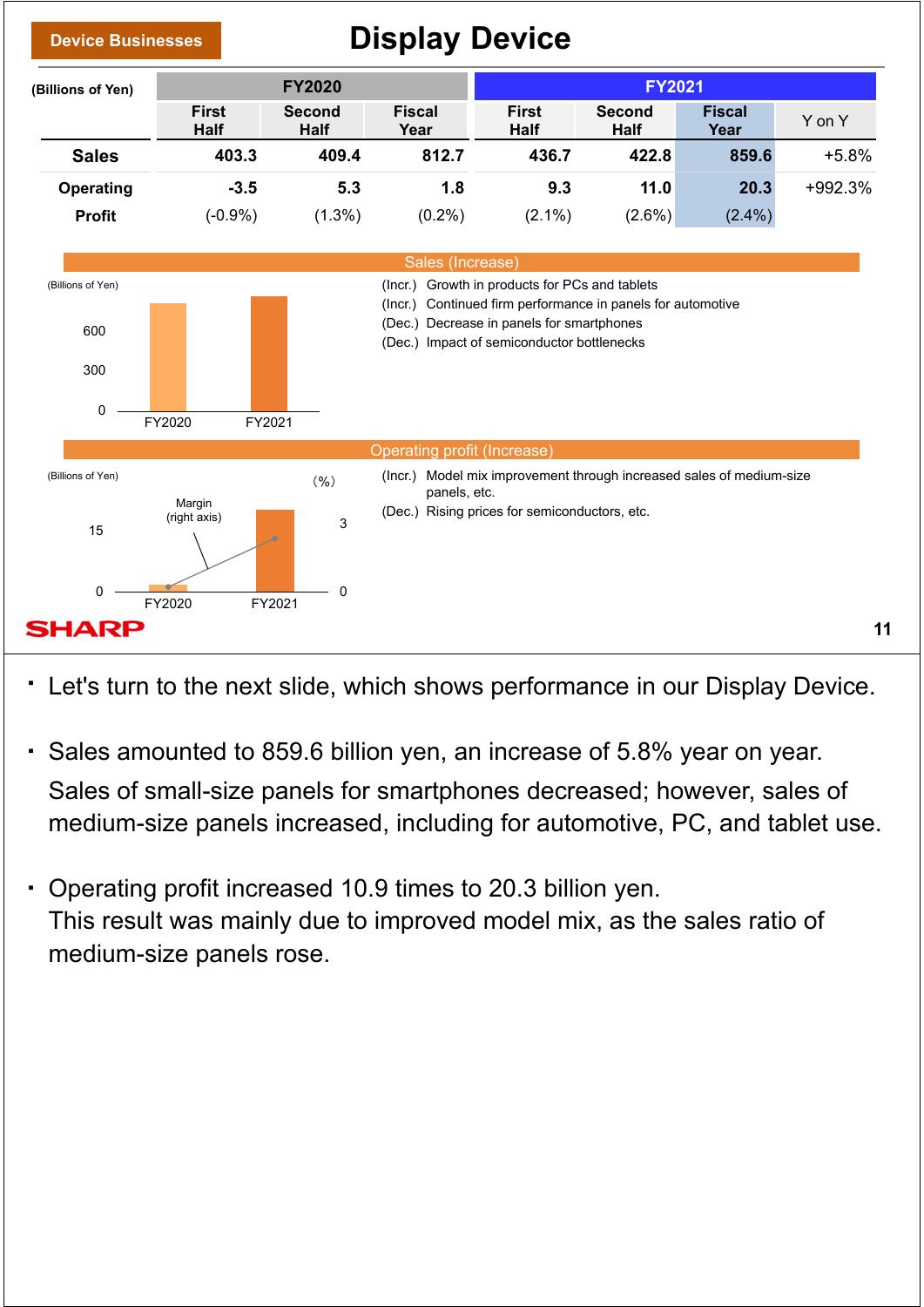

- ・ This next slide shows Electronic Device performance.
- ・ Sales were 396.8 billion yen, down 7.4% year on year.

The impact of COVID-19 on production beginning in Q2 through the start of Q3 resulted in lower sales.

・ Due to the decrease in sales, operating profit declined 44.9% to 6.9 billion yen.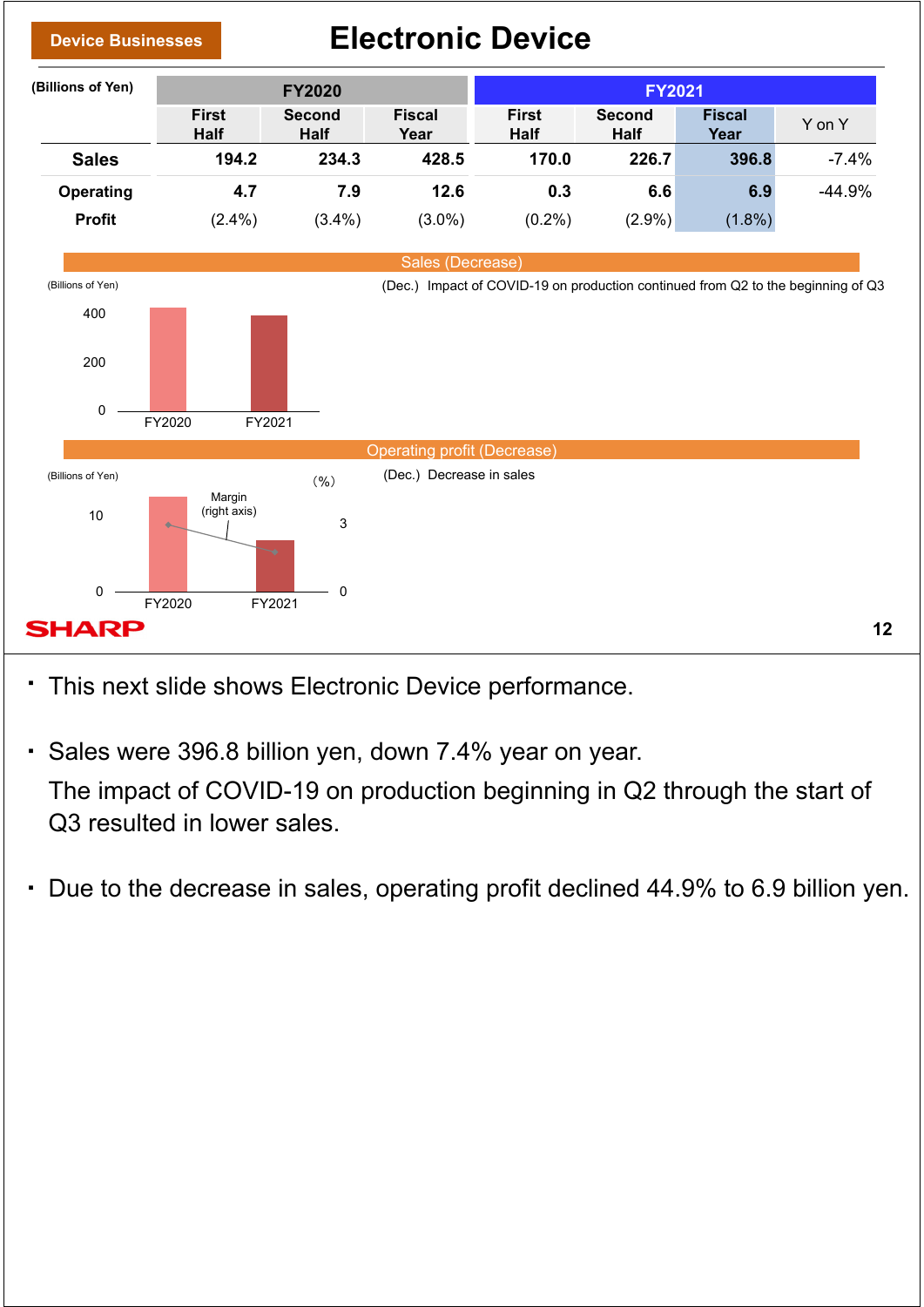## **Consolidated Financial Results for the Fourth Quarter, Fiscal 2021**



- ・ This next slide shows financial results for the Q4, fiscal 2021.
- ・ Net sales amounted to 601.5 billion yen, a decrease of 1.2% year on year.
- ・ Operating profit amounted to 20.8 billion yen, 1.3% lower year on year, ordinary profit amounted to 30.3 billion yen, 57.0% up year on year, bottom-line profit amounted to 3.1 billion yen, 74.0% lower year on year.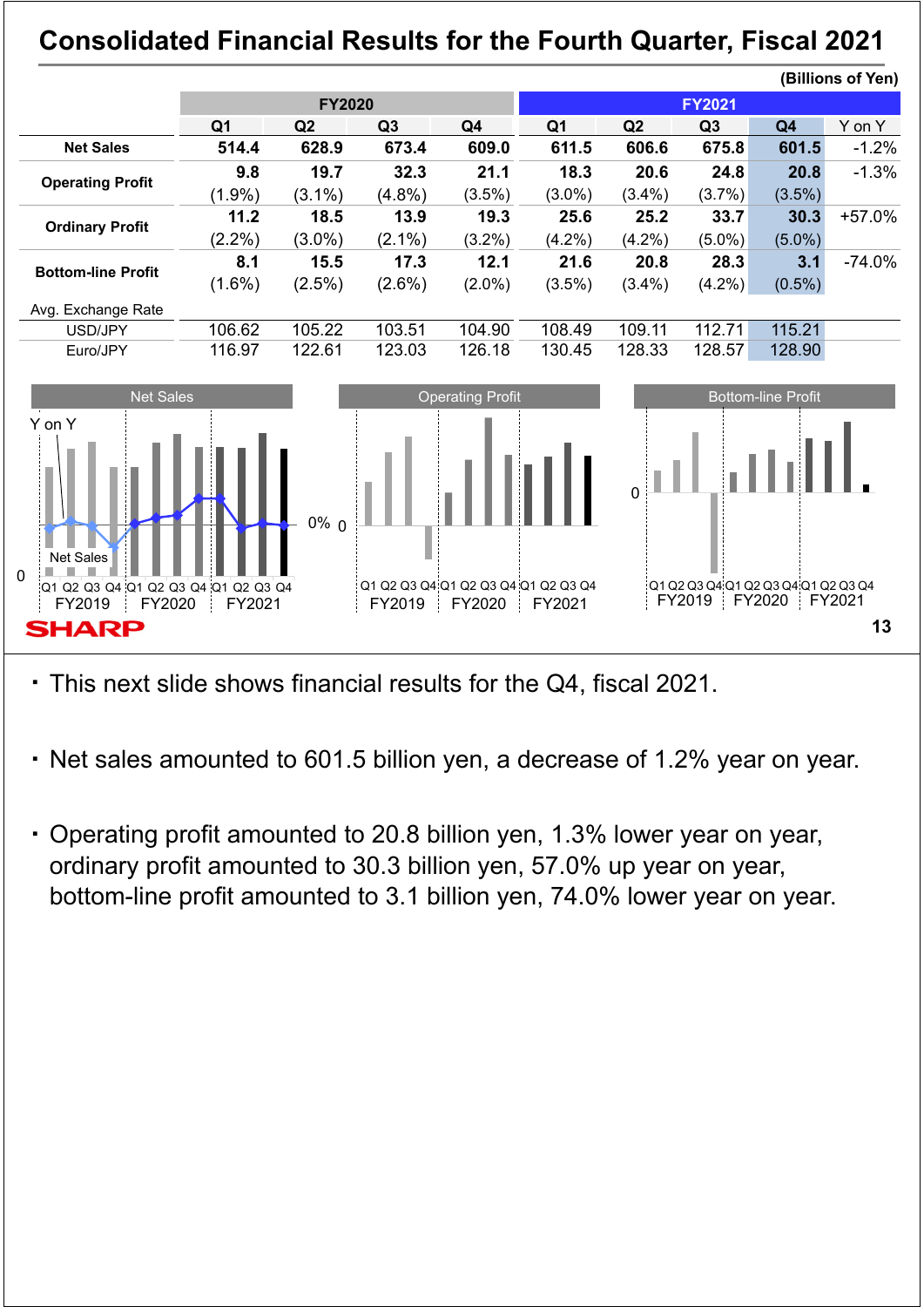## **(Fourth Quarter) Sales by Segment**



・ This next slide shows sales by segment for the Q4, fiscal 2021.

・ Brand Business sales decreased 6.6% year on year to 337.2 billion yen, while Device Business sales increased 6.4% to 288.2 billion yen.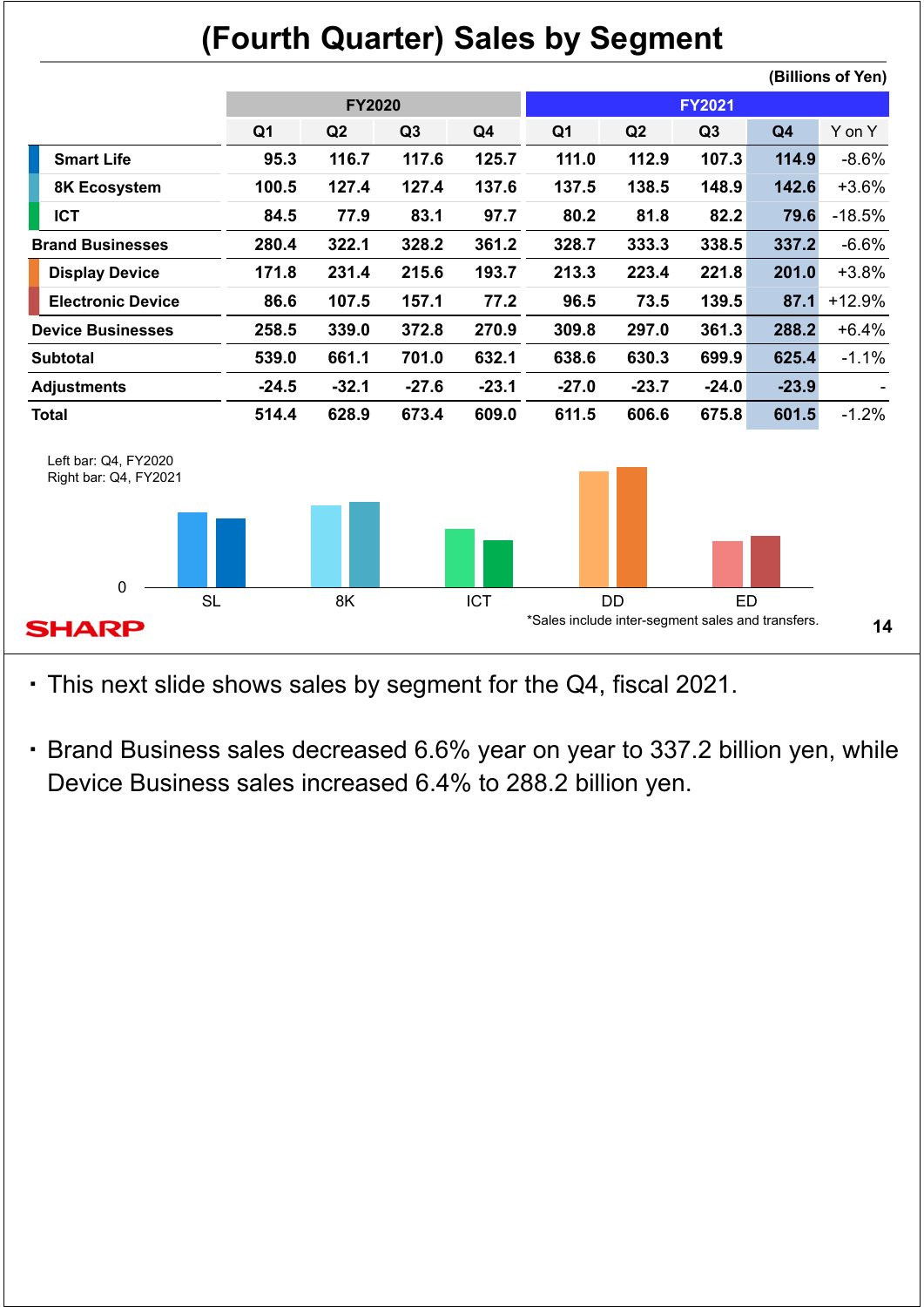# **(Fourth Quarter) Operating Profit by Segment**

|                                               | *Figures within parentheses indicate operating margin. |               |           |            |                |            |               | (Billions of Yen) |                |
|-----------------------------------------------|--------------------------------------------------------|---------------|-----------|------------|----------------|------------|---------------|-------------------|----------------|
|                                               |                                                        | <b>FY2020</b> |           |            |                |            | <b>FY2021</b> |                   |                |
|                                               | Q <sub>1</sub>                                         | Q2            | Q3        | Q4         | Q <sub>1</sub> | Q2         | Q3            | Q4                | Y on Y         |
| <b>Smart Life</b>                             | 10.1                                                   | 13.3          | 16.8      | 18.5       | 12.6           | 11.8       | 11.6          | 12.1              | $-34.3%$       |
|                                               | $(10.7\%)$                                             | $(11.5\%)$    | (14.3%)   | (14.7%)    | $(11.4\%)$     | $(10.5\%)$ | $(10.9\%)$    | $(10.6\%)$        |                |
| 8K Ecosystem                                  | 0.5                                                    | 6.8           | 5.1       | 3.0        | 4.1            | 7.3        | 6.8           |                   | $6.5 + 119.4%$ |
|                                               | $(0.5\%)$                                              | $(5.4\%)$     | $(4.1\%)$ | $(2.2\%)$  | $(3.0\%)$      | $(5.3\%)$  | $(4.6\%)$     | $(4.6\%)$         |                |
| <b>ICT</b>                                    | 4.5                                                    | 2.7           | 3.7       | 4.3        | 2.1            | 0.9        | 2.1           | $-1.2$            |                |
|                                               | (5.4%)                                                 | (3.5%)        | $(4.5\%)$ | $(4.5\%)$  | (2.7%)         | $(1.2\%)$  | (2.7%)        | $(-1.6%)$         |                |
| <b>Brand Businesses</b>                       | 15.2                                                   | 22.9          | 25.7      | 25.8       | 18.9           | 20.2       | 20.7          | 17.4              | $-32.6%$       |
|                                               | $(5.4\%)$                                              | $(7.1\%)$     | $(7.8\%)$ | $(7.2\%)$  | (5.8%)         | $(6.1\%)$  | $(6.1\%)$     | $(5.2\%)$         |                |
| <b>Display Device</b>                         | $-3.0$                                                 | $-0.4$        | 2.2       | 3.1        | 3.3            | 5.9        | 5.6           | 5.3               | $+73.3%$       |
|                                               | $(-1.8%)$                                              | $(-0.2\%)$    | $(1.1\%)$ | $(1.6\%)$  | $(1.6\%)$      | (2.7%)     | $(2.5\%)$     | (2.7%)            |                |
| <b>Electronic Device</b>                      | 1.4                                                    | 3.2           | 9.7       | $-1.8$     | 1.0            | $-0.7$     | 5.6           | 0.9               |                |
|                                               | $(1.7\%)$                                              | $(3.1\%)$     | $(6.2\%)$ | $(-2.3%)$  | $(1.1\%)$      | $(-1.0\%)$ | $(4.1\%)$     | $(1.1\%)$         |                |
| <b>Device Businesses</b>                      | $-1.5$                                                 | 2.8           | 12.0      | 1.2        | 4.3            | 5.2        | 11.2          |                   | $6.3 + 389.3%$ |
|                                               | $(-0.6%)$                                              | (0.8% )       | $(3.2\%)$ | $(0.5\%)$  | $(1.4\%)$      | $(1.8\%)$  | $(3.1\%)$     | $(2.2\%)$         |                |
| <b>Subtotal</b>                               | 13.6                                                   | 25.7          | 37.7      | 27.1       | 23.3           | 25.5       | 31.9          | 23.7              | $-12.5%$       |
|                                               | $(2.5\%)$                                              | (3.9%)        | $(5.4\%)$ | $(4.3\%)$  | (3.7%)         | $(4.0\%)$  | $(4.6\%)$     | (3.8%)            |                |
| <b>Adjustments</b>                            | $-3.8$                                                 | $-5.9$        | $-5.4$    | $-6.0$     | $-4.9$         | $-4.8$     | $-7.1$        | $-2.9$            |                |
| <b>Total</b>                                  | 9.8                                                    | 19.7          | 32.3      | 21.1       | 18.3           | 20.6       | 24.8          | 20.8              | $-1.3%$        |
|                                               | $(1.9\%)$                                              | $(3.1\%)$     | $(4.8\%)$ | $(3.5\%)$  | $(3.0\%)$      | $(3.4\%)$  | (3.7%)        | $(3.5\%)$         |                |
|                                               |                                                        |               |           |            |                |            |               |                   |                |
|                                               |                                                        |               |           |            |                |            |               |                   |                |
| Left bar: Q4, FY2020<br>Right bar: Q4, FY2021 |                                                        |               |           |            |                |            |               |                   |                |
|                                               |                                                        |               |           |            |                |            |               |                   |                |
|                                               |                                                        |               |           |            |                |            |               |                   |                |
|                                               |                                                        |               |           |            |                |            |               |                   |                |
| <b>SHARP</b>                                  | <b>SL</b>                                              | 8K            |           | <b>ICT</b> |                | <b>DD</b>  | <b>ED</b>     |                   | 15             |
|                                               |                                                        |               |           |            |                |            |               |                   |                |

・ Let's turn to the next slide, which shows operating profit by segment for the Q4, fiscal 2021.

Brand Business operating profit amounted to 17.4 billion yen, 32.6% lower year on year, while the Device Business amounted to 6.3 billion yen, up 4.9 times year on year

Further, in Q4, other impacts included a delay of production timing to fiscal 2022 for a portion of products we originally expected to sell during fiscal 2021, caused by the lockdowns in China.

The impact was significant on ICT, which posted an operating loss.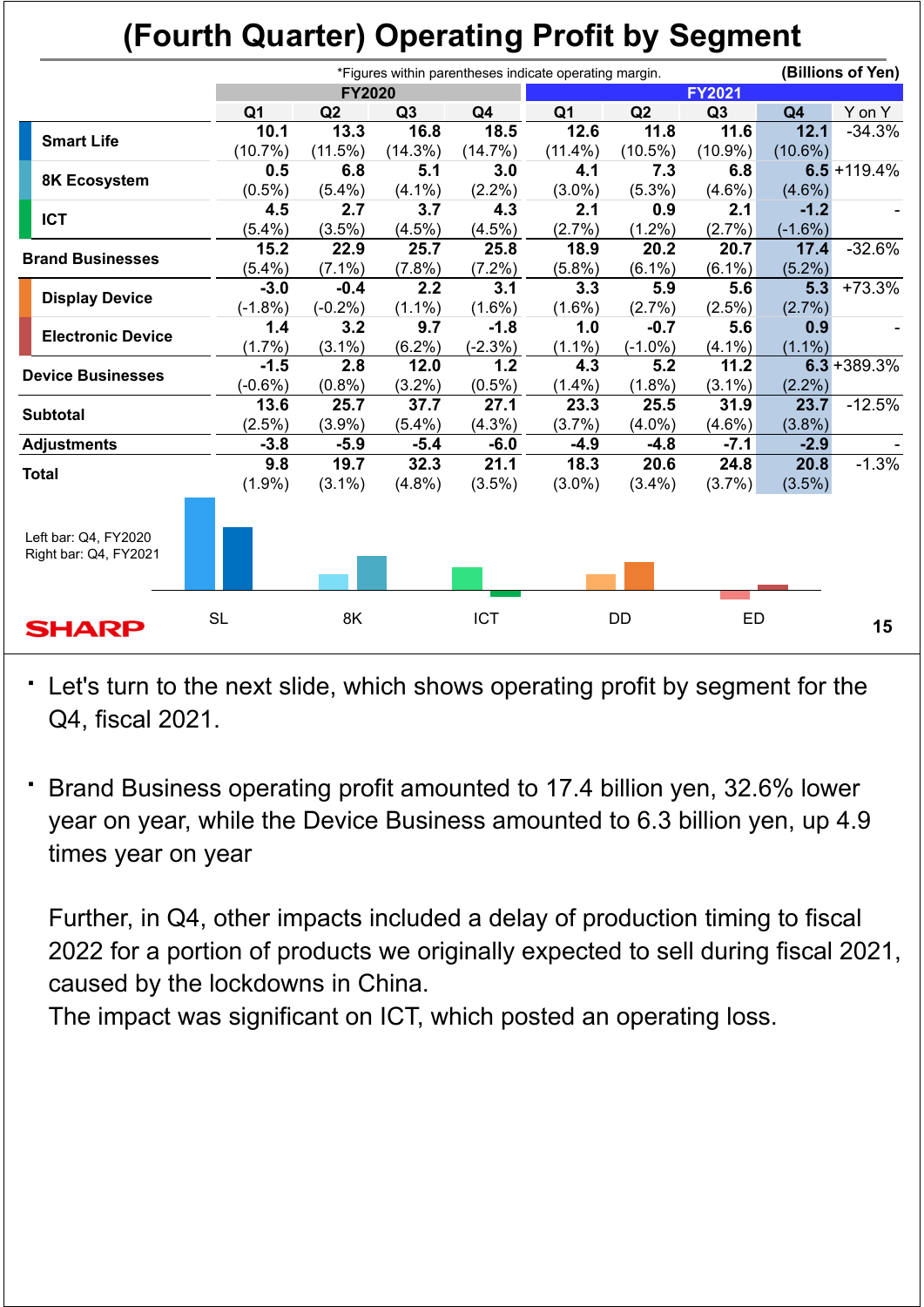## **Non-Operating Income (Expenses) / Extraordinary Income (Losses)**

|                                                                         |                |                    |                |                                          |                    | (Billions of Yen)                        |
|-------------------------------------------------------------------------|----------------|--------------------|----------------|------------------------------------------|--------------------|------------------------------------------|
|                                                                         |                | <b>FY2020</b>      |                | <b>FY2021</b>                            |                    |                                          |
|                                                                         | Q <sub>4</sub> | <b>Fiscal Year</b> | Q <sub>4</sub> | <b>Difference</b><br>$(Y \text{ on } Y)$ | <b>Fiscal Year</b> | <b>Difference</b><br>$(Y \text{ on } Y)$ |
| <b>Operating Profit</b>                                                 | 21.1           | 83.1               | 20.8           | $-0.3$                                   | 84.7               | $+1.6$                                   |
| <b>Non-operating Income (Expenses)</b>                                  | $-1.7$         | $-19.9$            | $+9.5$         | $+11.2$                                  | $+30.2$            | $+50.1$                                  |
| Interest expenses                                                       | $-1.3$         | $-5.5$             | $-0.7$         | $+0.6$                                   | $-4.4$             | $+1.1$                                   |
| Foreign exchange gains (losses)                                         | $+1.0$         | $+5.5$             | $+6.4$         | $+5.4$                                   | $+18.9$            | $+13.4$                                  |
| Investment income (expenses)                                            | $-4.8$         | $-4.8$             | $+4.8$         | $+9.6$                                   | $+9.2$             | $+14.0$                                  |
| Share of profit (loss) of entities<br>accounted for using equity method | $+2.1$         | $-16.7$            | $-1.7$         | $-3.8$                                   | $+3.6$             | $+20.3$                                  |
| <b>Ordinary Profit</b>                                                  | 19.3           | 63.1               | 30.3           | $+11.0$                                  | 114.9              | $+51.8$                                  |
| <b>Extraordinary Income (Losses)</b>                                    | $-4.9$         | $+3.2$             | $-24.7$        | $-19.8$                                  | $-25.1$            | $-28.3$                                  |
| Gain (loss) on sale of non-current assets                               | $+0.1$         | $+5.6$             | $+2.2$         | $+2.1$                                   | $+5.1$             | $-0.5$                                   |
| Gain (loss) on sale of businesses                                       |                |                    | $-0.2$         | $-0.2$                                   | $+5.7$             | $+5.7$                                   |
| Gain on donation of non-current assets                                  | $+0.5$         | $+6.6$             | $+0.0$         | $-0.5$                                   | $+1.3$             | $-5.3$                                   |
| Impairment losses                                                       | $-5.2$         | $-6.4$             | $-14.9$        | $-9.7$                                   | $-22.7$            | $-16.3$                                  |
| Provision for loss on litigation                                        |                |                    | $-11.7$        | $-11.7$                                  | $-11.7$            | $-11.7$                                  |
| Settlement payments                                                     |                |                    |                | $\blacksquare$                           | $-2.7$             | $-2.7$                                   |
| <b>Pretax Income</b>                                                    | 14.3           | 66.4               | 5.5            | $-8.8$                                   | 89.8               | $+23.4$                                  |
| Income Taxes, etc.                                                      | $-2.2$         | $-13.1$            | $-2.4$         | $-0.2$                                   | $-15.8$            | $-2.7$                                   |
| <b>Bottom-line Profit</b>                                               | 12.1           | 53.2               | 3.1            | $-9.0$                                   | 73.9               | $+20.7$                                  |
| <b>SHARP</b>                                                            |                |                    |                |                                          |                    | 16                                       |

・ The next slide addresses non-operating income, extraordinary income, and income taxes.

・ During fiscal 2021, Sharp recorded 5.7 billion yen in gain on sale of businesses as extraordinary income and 22.7 billion yen in impairment losses as extraordinary losses.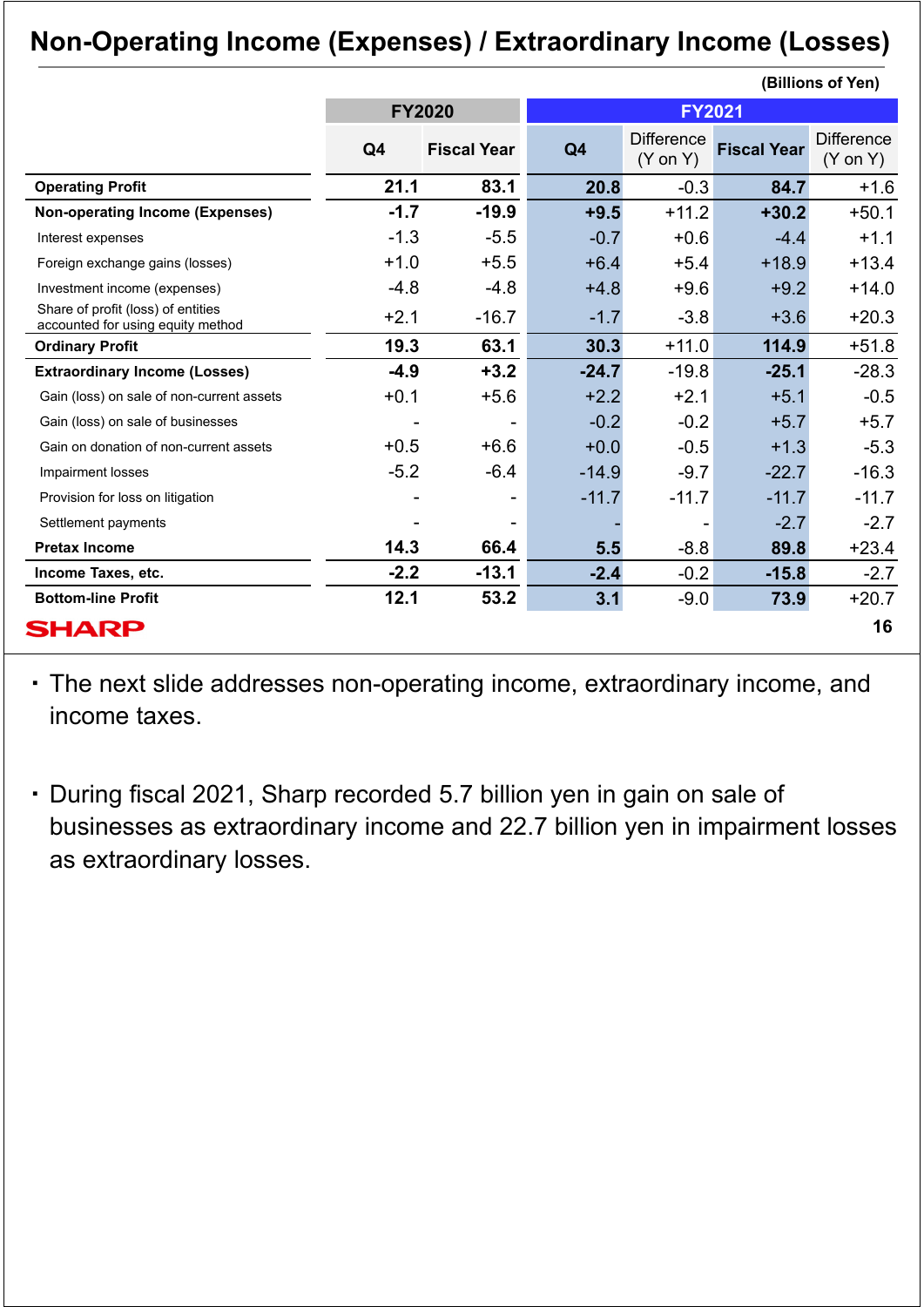## **Consolidated Balance Sheets**

#### ・**Cash and deposits as of the end of fiscal 2021 amounted to 287.3 billion yen, net assets amounted to 469.2 billion yen, and equity ratio amounted to 23.2%**

|                                                | <b>FY2020</b> | <b>FY2021</b> |             |                                                   | <b>FY2020</b> | <b>FY2021</b> |             |
|------------------------------------------------|---------------|---------------|-------------|---------------------------------------------------|---------------|---------------|-------------|
|                                                | End of Mar.   | End of Dec.   | End of Mar. |                                                   | End of Mar.   | End of Dec.   | End of Mar. |
| Cash and deposits                              | 341.9         | 243.3         | 287.3       | Notes and accounts<br>payable - trade, etc.       | 396.4         | 459.0         | 422.3       |
| Notes and accounts<br>receivable - trade, etc. | 457.6         | 553.5         | 487.1       | Short-term borrowings                             | 163.0         | 73.0          | 54.3        |
| Inventories                                    | 263.0         | 316.4         | 310.2       | Current portion of<br>bonds payable               | 0.0           | 0.0           | 0.0         |
| Other current assets                           | 126.1         | 122.5         | 145.8       | Other current liabilities                         | 326.1         | 322.4         | 331.5       |
| <b>Current Assets</b>                          | 1,188.7       | 1,235.9       | 1,230.6     | <b>Current Liabilities</b>                        | 885.5         | 854.6         | 808.1       |
| Property, plant and<br>Equipment               | 438.4         | 434.3         | 418.2       | Bonds payable                                     | 0.0           | 0.0           | 0.0         |
| Intangible assets                              | 45.1          | 42.6          | 42.2        | Long-term borrowings                              | 561.8         | 570.8         | 572.2       |
| Investments and other<br>Assets                | 254.8         | 255.2         | 265.1       | Other non-current<br>liabilities                  | 115.6         | 108.1         | 106.5       |
| <b>Non-current Assets</b>                      | 738.4         | 732.3         | 725.6       | <b>Non-current Liabilities</b>                    | 677.5         | 679.0         | 678.8       |
| <b>Total Assets</b>                            | 1,927.2       | 1,968.2       | 1,956.2     | <b>Net Assets</b>                                 | 364.1         | 434.5         | 469.2       |
|                                                |               |               |             | <b>Total Liabilities and</b><br><b>Net Assets</b> | 1,927.2       | 1,968.2       | 1,956.2     |
| Exchange Rate, End of Period                   |               |               |             |                                                   |               |               |             |
| USD/JPY                                        | 109.72        | 114.02        | 121.41      | <b>Equity Ratio</b>                               | 18.2%         | 21.4%         | 23.2%       |
| Euro/JPY                                       | 128.26        | 129.02        | 135.27      | Equity                                            | 350.3         | 421.2         | 454.2       |
|                                                |               |               |             |                                                   |               |               |             |

#### **SHARP**

**17**

**(Billions of Yen)**

・ The next slide provides information about our balance sheets.

・ We are steadily improving our financial structure.

Cash and deposits amounted to 287.3 billion yen, an increase of 44.0 billion yen compared with the balance of 243.3 billion yen at the end of December. Net assets and equity ratio rose, as net assets amounted to 469.2 billion yen compared to 434.5 billion yen, while our equity ratio was 23.2%, up from 21.4%.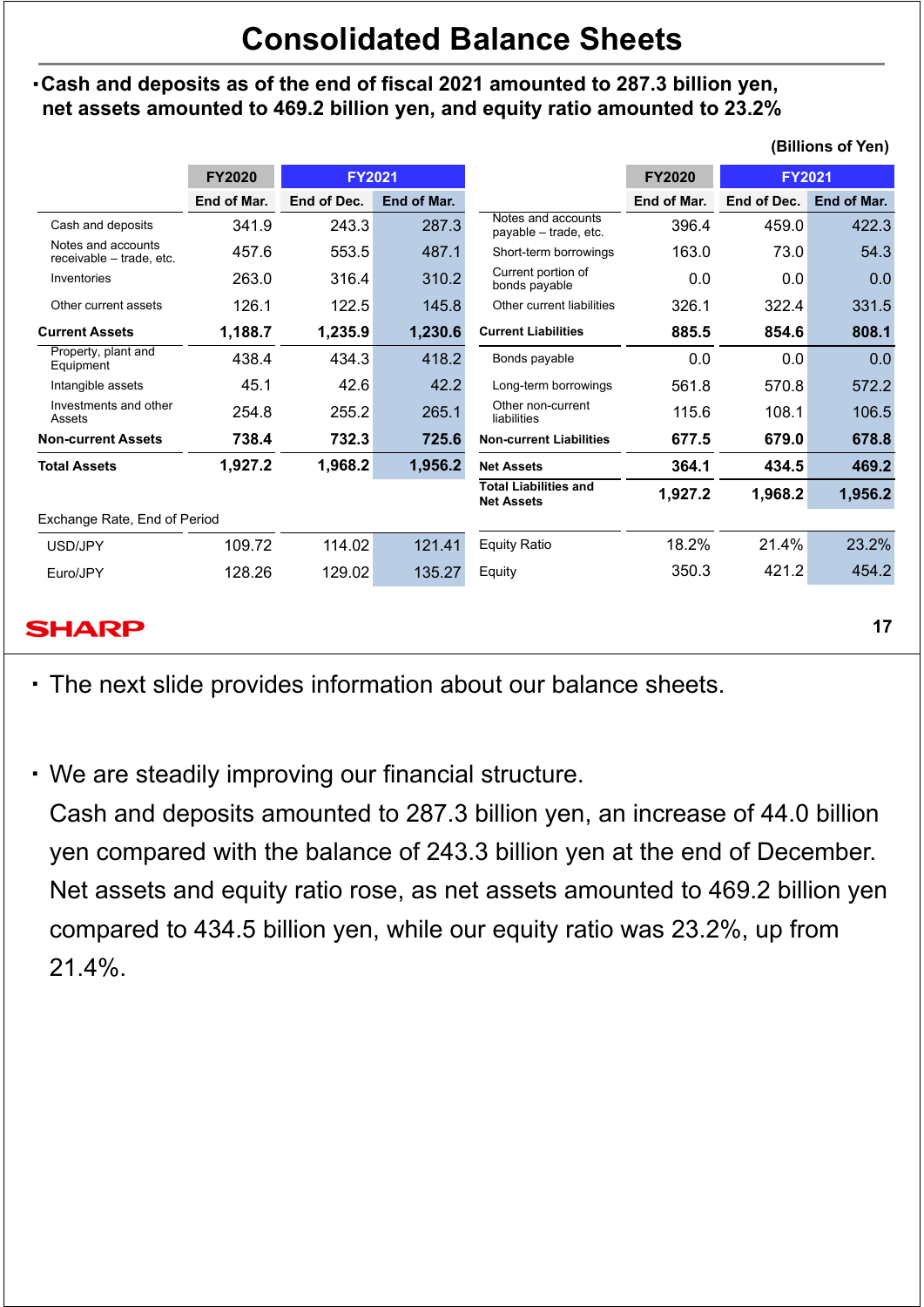## **Inventory Trends**

- ・**Inventory amounted to 310.2 billion yen, a decrease of 6.2 billion yen compared with the end of December 2021; our ratio of inventory to monthly sales decreased 0.01 months to 1.49 months.**
- ・**In response to disruptions in the supply chain, we intend to make advance arrangements for semiconductors and other items necessary for production activities, and we will secure inventory in consideration of the extended logistics timing to avoid sales disruptions**
- ・**We will continue to monitor changes in the business environment and strive to manage inventory appropriately according to the situation**



・ The next slide discusses our inventory trends.

・ Inventory as of the end of March 2022 amounted to 310.2 billion yen, down 6.2 billion yen compared with the end of December. Monthly sales ratio amounted to 1.49 months, down 0.01 months.

We continue to secure inventory in light of supply chain disruptions and other factors in the business environment.

・ We will continue to monitor changes in the business environment and strive to manage inventory appropriately according to the situation.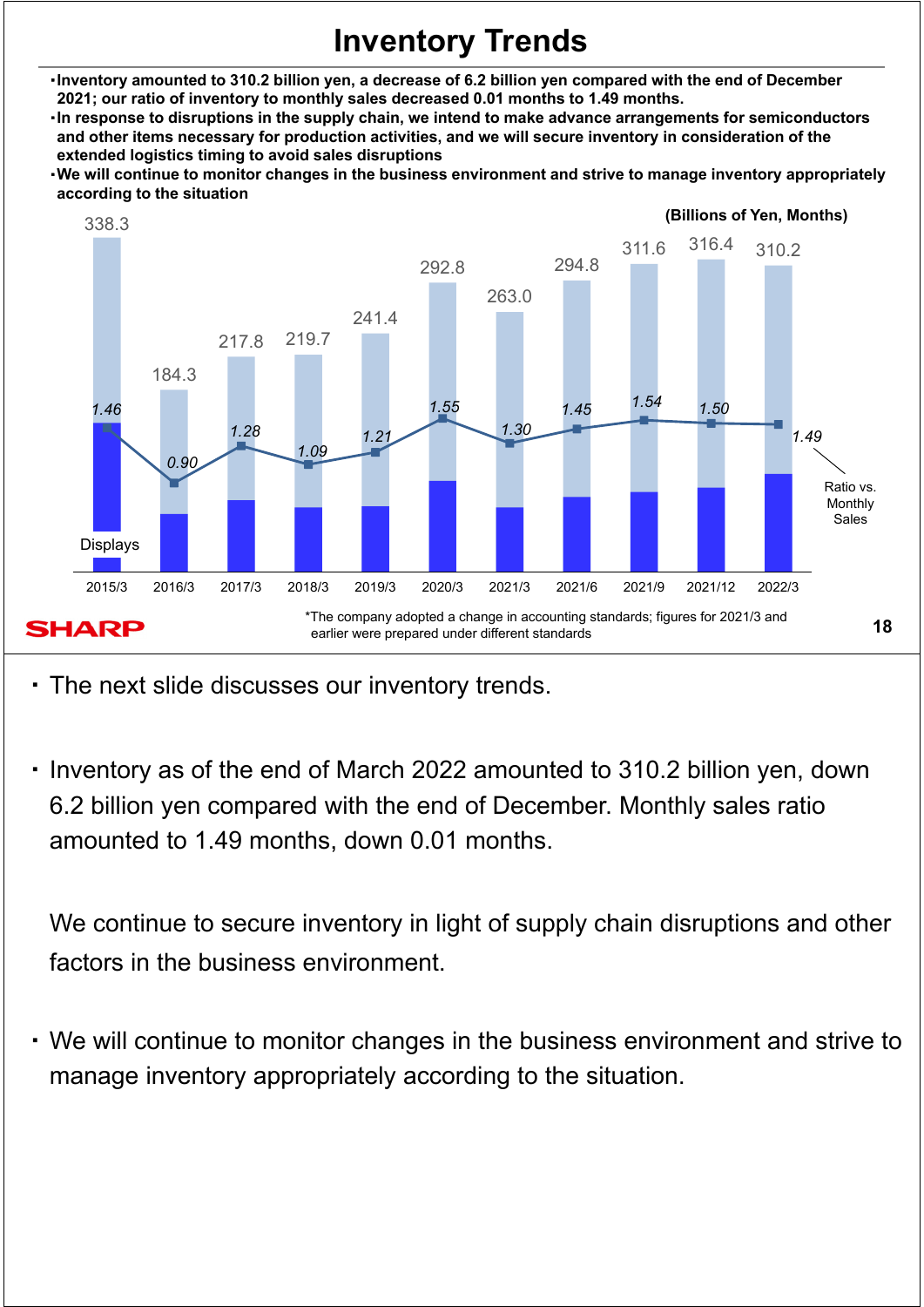## **Interest-Bearing Debt Trends**

- ・**Interest-bearing debt decreased 16.8 billion yen compared with the end of December 2021 to 640.7 billion yen; our ratio of interest-bearing debt to monthly sales decreased 0.04 months to 3.08 months**
- ・ **Net interest-bearing debt\* decreased 60.9 billion yen to 353.3 billion yen**
- ・ **Net D/E ratio was 0.8 times**



- ・ Next, let's take a look at interest-bearing debt.
- ・ Interest-bearing debt as of the end of March 2022 amounted to 640.7 billion yen, a decrease of 16.8 billion yen compared with the end of December. The ratio of interest-bearing debt to monthly sales decreased 0.04 months to 3.08 months.

Net interest-bearing debt amounted to 353.3 billion yen compared with 414.2 billion yen at the end of December.

Net D/E ratio was 0.8 times.

・ We will continue striving to balance business growth with financial structure improvement.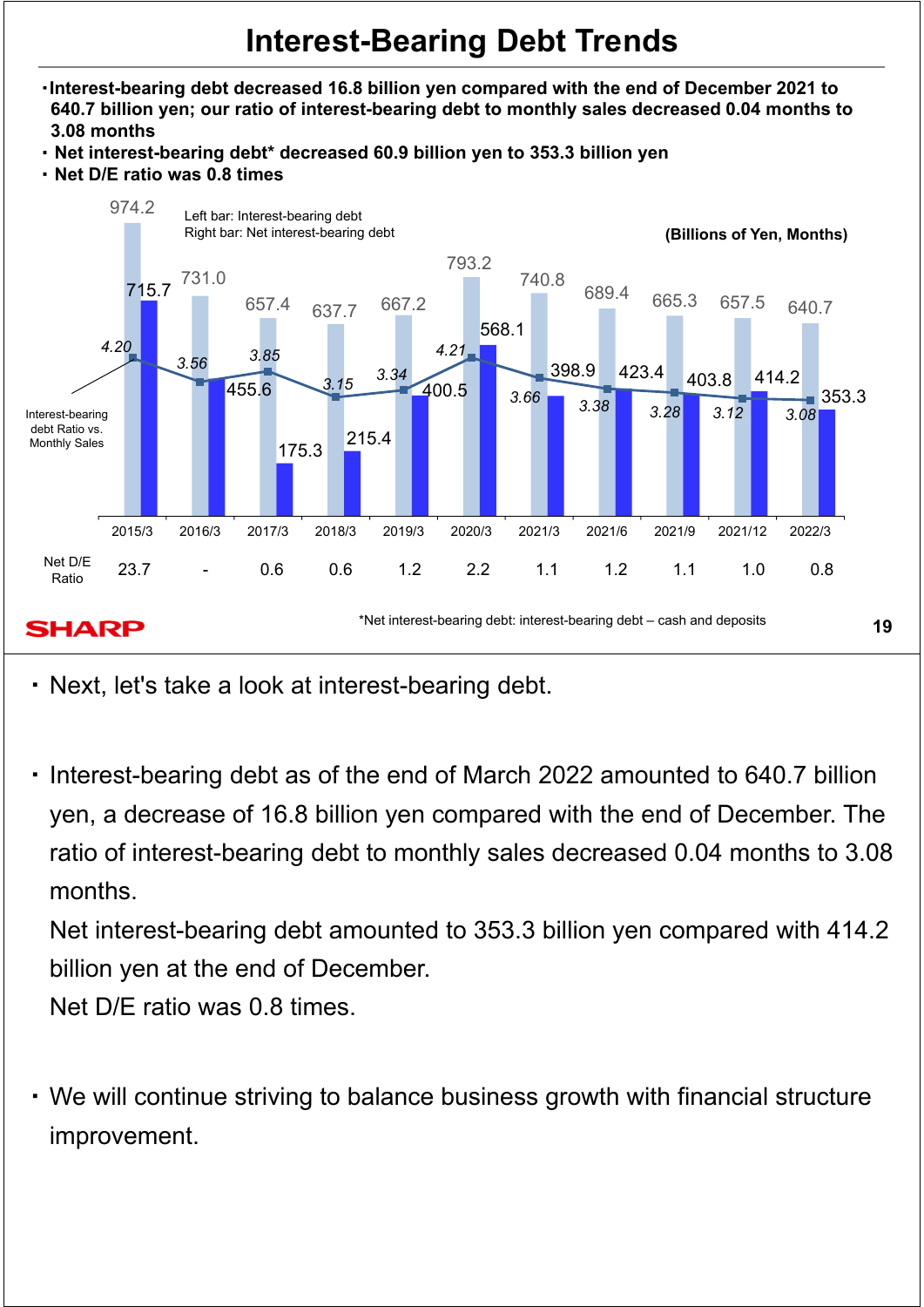# **(Fiscal 2021) Cash Flows**



・ The next graph shows our fiscal 2021 cash flows.

・ Cash decreased 53.4 billion yen; however, the main factor in this decrease was the repayment of interest-bearing debt.

We increased working capital in connection with the advance arrangement of components in consideration of supply chain disruptions, as well as to secure inventories in light of extended logistics schedules. However, free cash flow was positive at 43.7 billion yen, mainly due to steady profits and efficient investments.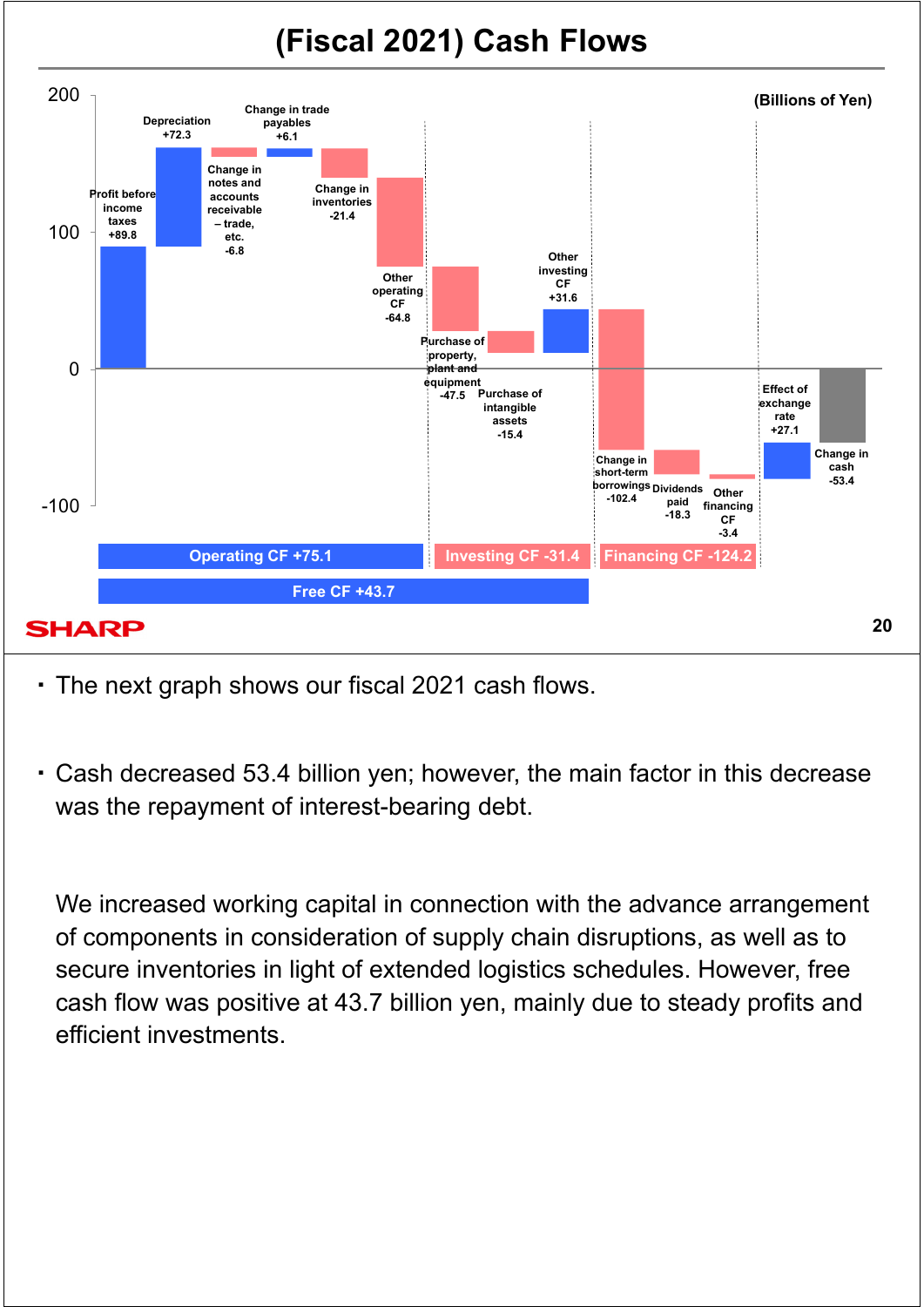# Ⅱ**. Supplementary Data**

#### **SHARP**

- ・ We plan to disclose our consolidated financial results forecast for the fiscal year ending March 31, 2023 approximately one month from now, as we are reexamining our business plans, etc., under a new management structure and in light of the impact of the lockdowns in China, situation in Ukraine, etc.
- ・ While we expect the severe business environment to continue, we intend to engage in ESG-based management, uniting as and striving to establish SHARP as a powerful corporate brand.
- ・ Thank you for your attention.

**S-1**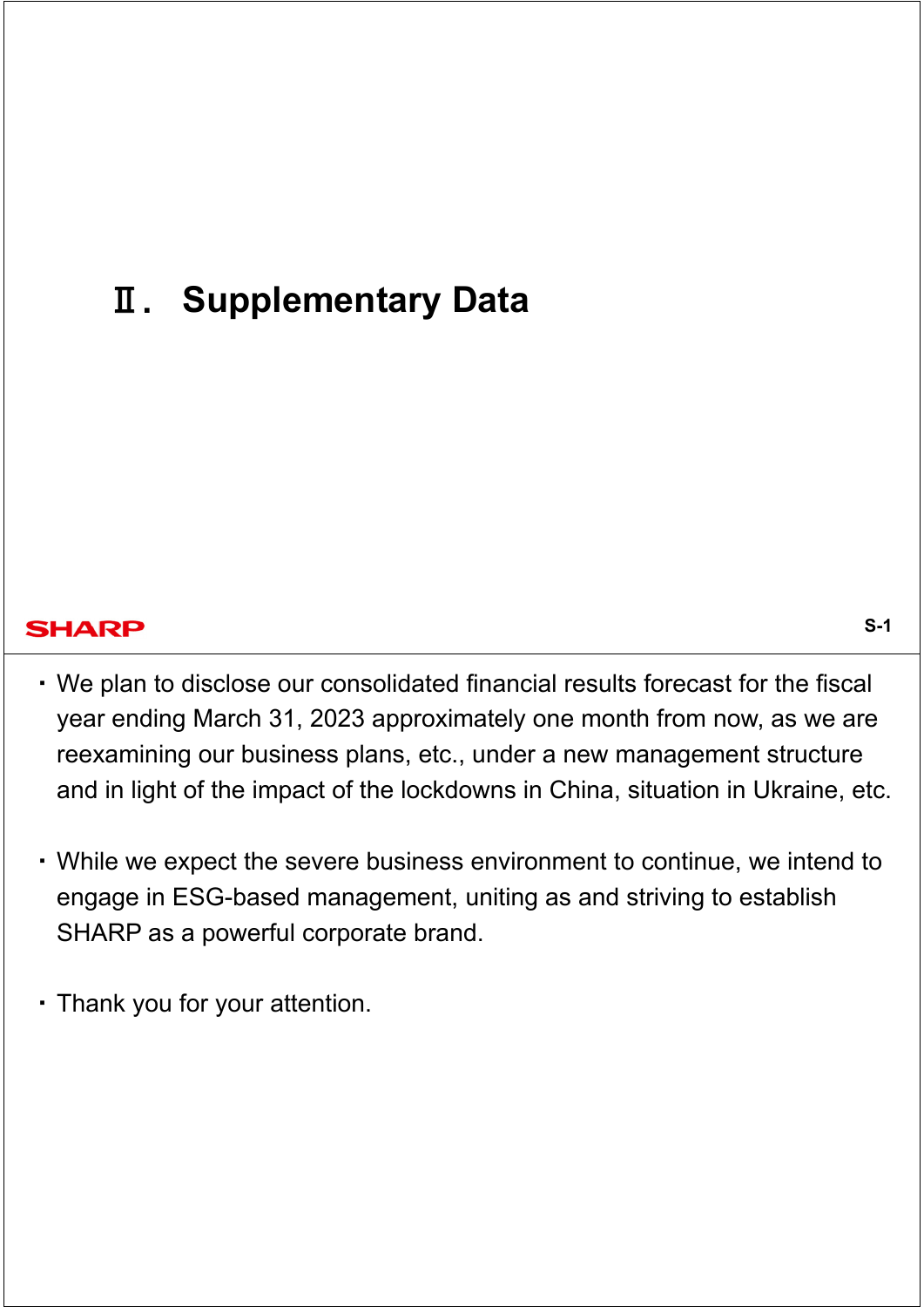|                           |                             | <b>FY2020</b>                |                       | <b>FY2021</b>               |                              |                       |  |  |
|---------------------------|-----------------------------|------------------------------|-----------------------|-----------------------------|------------------------------|-----------------------|--|--|
|                           | <b>First</b><br><b>Half</b> | <b>Second</b><br><b>Half</b> | <b>Fiscal</b><br>Year | <b>First</b><br><b>Half</b> | <b>Second</b><br><b>Half</b> | <b>Fiscal</b><br>Year |  |  |
| <b>Net Sales</b>          | 1,143.4                     | 1,282.4                      | 2,425.9               | 1,218.2                     | 1,277.3                      | 2,495.5               |  |  |
| <b>Operating Profit</b>   | 29.6                        | 53.4                         | 83.1                  | 39.0                        | 45.6                         | 84.7                  |  |  |
| (margin)                  | $(2.6\%)$                   | $(4.2\%)$                    | $(3.4\%)$             | $(3.2\%)$                   | $(3.6\%)$                    | $(3.4\%)$             |  |  |
| <b>Ordinary Profit</b>    | 29.8                        | 33.2                         | 63.1                  | 50.8                        | 64.0                         | 114.9                 |  |  |
| (margin)                  | $(2.6\%)$                   | $(2.6\%)$                    | $(2.6\%)$             | $(4.2\%)$                   | $(5.0\%)$                    | $(4.6\%)$             |  |  |
| <b>Bottom-line Profit</b> | 23.7                        | 29.4                         | 53.2                  | 42.5                        | 31.4                         | 73.9                  |  |  |
| (margin)                  | $(2.1\%)$                   | $(2.3\%)$                    | $(2.2\%)$             | $(3.5\%)$                   | $(2.5\%)$                    | $(3.0\%)$             |  |  |

#### **SHARP**

**S-2**

**(Billions of Yen)**

# **Consolidated Quarterly Financial Results**

# **FY2020 FY2021 Q1 Q2 Q3 Q4 Q1 Q2 Q3 Q4 Net Sales 514.4 628.9 673.4 609.0 611.5 606.6 675.8 601.5 Operating Profit 9.8 19.7 32.3 21.1 18.3 20.6 24.8 20.8** (margin) (1.9%) (3.1%) (4.8%) (3.5%) (3.0%) (3.4%) (3.7%) (3.5%) **Ordinary Profit 11.2 18.5 13.9 19.3 25.6 25.2 33.7 30.3** (margin) (2.2%) (3.0%) (2.1%) (3.2%) (4.2%) (4.2%) (5.0%) (5.0%) **Bottom-line Profit 8.1 15.5 17.3 12.1 21.6 20.8 28.3 3.1** (margin) (1.6%) (2.5%) (2.6%) (2.0%) (3.5%) (3.4%) (4.2%) (0.5%) **(Billions of Yen)**

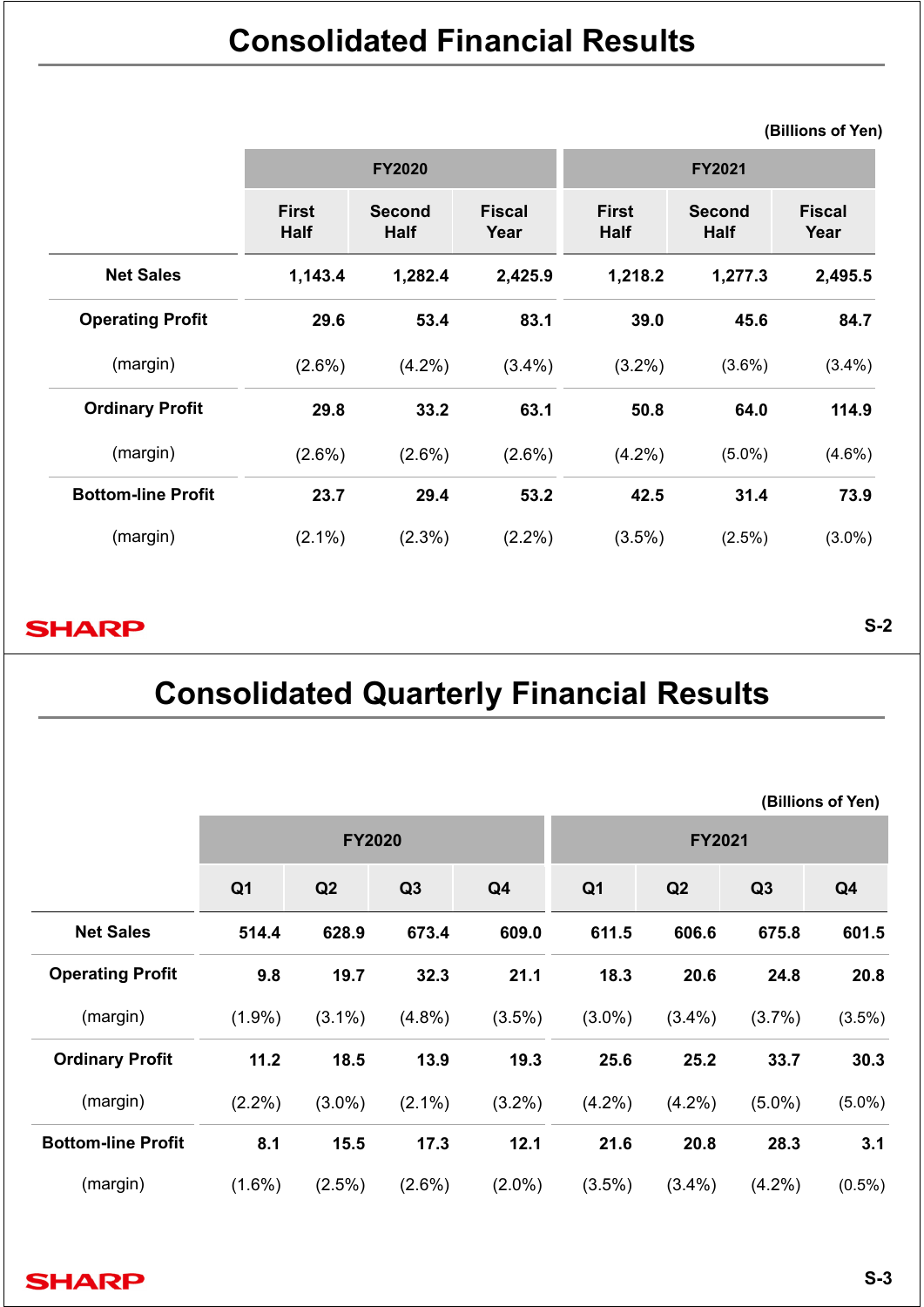## **Sales by Segment**

|                          |                   |                                |          |                   |                                | (Billions of Yen) |
|--------------------------|-------------------|--------------------------------|----------|-------------------|--------------------------------|-------------------|
|                          |                   | <b>FY2020</b>                  |          |                   | <b>FY2021</b>                  |                   |
|                          | <b>First Half</b> | <b>Second Half Fiscal Year</b> |          | <b>First Half</b> | <b>Second Half Fiscal Year</b> |                   |
| <b>Smart Life</b>        | 212.0             | 243.4                          | 455.5    | 223.9             | 222.2                          | 446.1             |
| 8K Ecosystem             | 227.9             | 265.0                          | 493.0    | 276.0             | 291.5                          | 567.6             |
| <b>ICT</b>               | 162.5             | 180.9                          | 343.4    | 162.1             | 161.9                          | 324.0             |
| <b>Brand Businesses</b>  | 602.6             | 689.4                          | 1,292.0  | 662.1             | 675.7                          | 1,337.8           |
| <b>Display Device</b>    | 403.3             | 409.4                          | 812.7    | 436.7             | 422.8                          | 859.6             |
| <b>Electronic Device</b> | 194.2             | 234.3                          | 428.5    | 170.0             | 226.7                          | 396.8             |
| <b>Device Businesses</b> | 597.6             | 643.7                          | 1,241.3  | 606.8             | 649.6                          | 1,256.5           |
| <b>Subtotal</b>          | 1,200.2           | 1,333.2                        | 2,533.4  | 1,269.0           | 1,325.3                        | 2,594.4           |
| <b>Adjustments</b>       | $-56.7$           | $-50.8$                        | $-107.5$ | $-50.8$           | $-47.9$                        | $-98.8$           |
| <b>Total</b>             | 1,143.4           | 1,282.4                        | 2,425.9  | 1,218.2           | 1,277.3                        | 2,495.5           |

#### **SHARP**

\*Sales include inter-segment sales and transfers.

**S-4**

# **Operating Profit by Segment**

|                          |                   |                    |                    |                   |                    | (Billions of Yen)  |
|--------------------------|-------------------|--------------------|--------------------|-------------------|--------------------|--------------------|
|                          |                   | <b>FY2020</b>      |                    |                   | FY2021             |                    |
|                          | <b>First Half</b> | <b>Second Half</b> | <b>Fiscal Year</b> | <b>First Half</b> | <b>Second Half</b> | <b>Fiscal Year</b> |
|                          | 23.5              | 35.3               | 58.8               | 24.4              | 23.8               | 48.2               |
| <b>Smart Life</b>        | $(11.1\%)$        | (14.5%)            | $(12.9\%)$         | $(10.9\%)$        | (10.7%)            | $(10.8\%)$         |
|                          | 7.3               | 8.1                | 15.5               | 11.5              | 13.4               | 24.9               |
| 8K Ecosystem             | $(3.2\%)$         | $(3.1\%)$          | $(3.1\%)$          | $(4.2\%)$         | $(4.6\%)$          | $(4.4\%)$          |
|                          | 7.2               | 8.1                | 15.4               | 3.1               | 0.9                | 4.0                |
| <b>ICT</b>               | $(4.5\%)$         | $(4.5\%)$          | (4.5%)             | $(1.9\%)$         | $(0.6\%)$          | $(1.2\%)$          |
|                          | 38.1              | 51.6               | 89.8               | 39.1              | 38.1               | 77.2               |
| <b>Brand Businesses</b>  | $(6.3\%)$         | $(7.5\%)$          | $(7.0\%)$          | $(5.9\%)$         | $(5.6\%)$          | $(5.8\%)$          |
|                          | $-3.5$            | 5.3                | 1.8                | 9.3               | 11.0               | 20.3               |
| <b>Display Device</b>    | $(-0.9%$          | $(1.3\%)$          | $(0.2\%)$          | $(2.1\%)$         | $(2.6\%)$          | $(2.4\%)$          |
|                          | 4.7               | 7.9                | 12.6               | 0.3               | 6.6                | 6.9                |
| <b>Electronic Device</b> | $(2.4\%)$         | $(3.4\%)$          | $(3.0\%)$          | $(0.2\%)$         | $(2.9\%)$          | (1.8%)             |
|                          | 1.2               | 13.3               | 14.5               | 9.6               | 17.6               | 27.3               |
| <b>Device Businesses</b> | $(0.2\%)$         | $(2.1\%)$          | $(1.2\%)$          | $(1.6\%)$         | (2.7%)             | $(2.2\%)$          |
|                          | 39.4              | 64.9               | 104.3              | 48.8              | 55.7               | 104.6              |
| <b>Subtotal</b>          | $(3.3\%)$         | $(4.9\%)$          | $(4.1\%)$          | $(3.8\%)$         | $(4.2\%)$          | $(4.0\%)$          |
| <b>Adjustments</b>       | $-9.7$            | $-11.4$            | $-21.2$            | $-9.8$            | $-10.0$            | $-19.8$            |
|                          | 29.6              | 53.4               | 83.1               | 39.0              | 45.6               | 84.7               |
| <b>Total</b>             | $(2.6\%)$         | $(4.2\%)$          | $(3.4\%)$          | $(3.2\%)$         | $(3.6\%)$          | $(3.4\%)$          |
|                          |                   |                    |                    |                   |                    |                    |



\*Figures within parentheses indicate operating margin.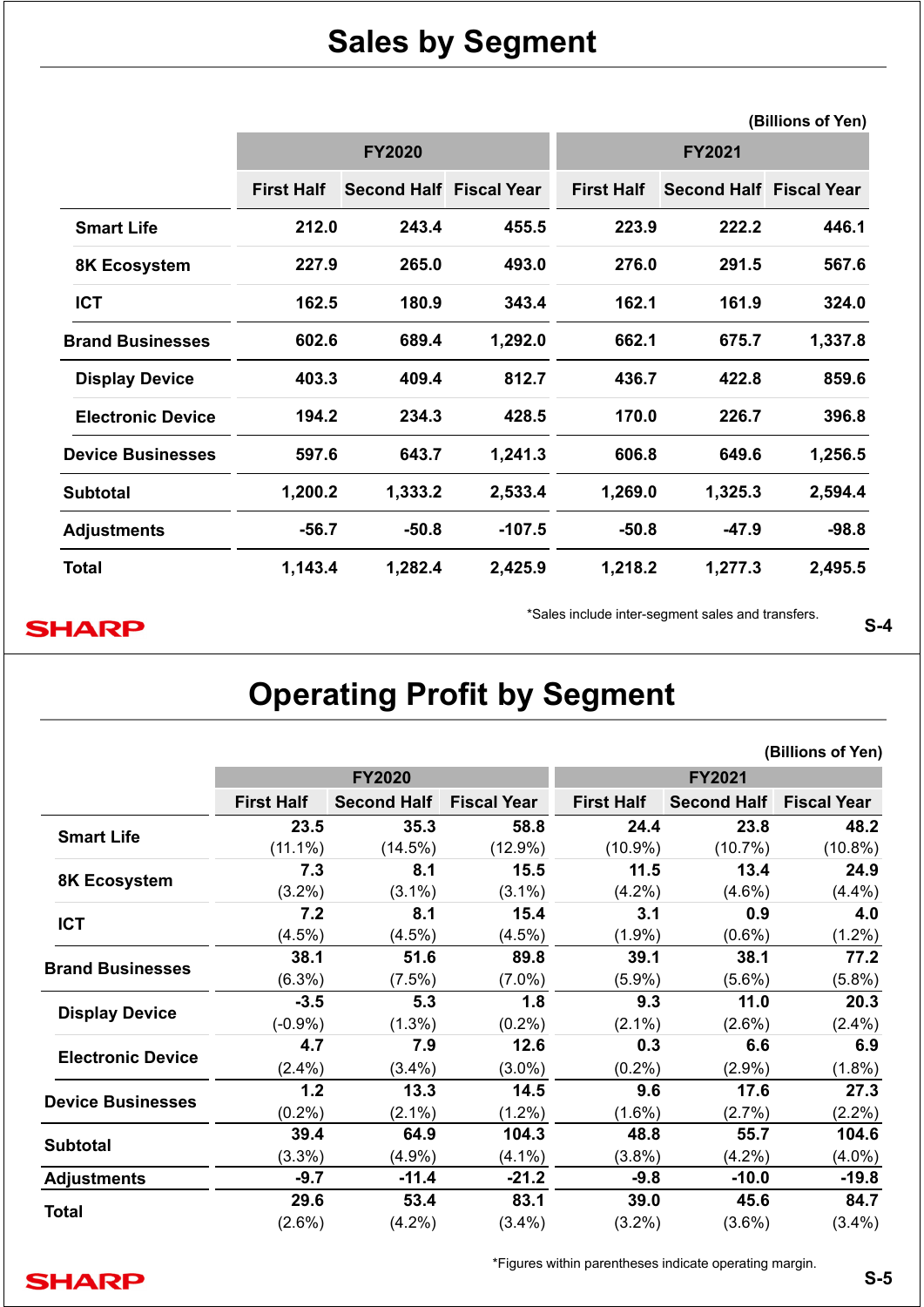## **Quarterly Sales by Segment**

**(Billions of Yen)**

|                          |                |                | <b>FY2020</b> |         | <b>FY2021</b>  |                |                |         |
|--------------------------|----------------|----------------|---------------|---------|----------------|----------------|----------------|---------|
|                          | Q <sub>1</sub> | Q <sub>2</sub> | Q3            | Q4      | Q <sub>1</sub> | Q <sub>2</sub> | Q <sub>3</sub> | Q4      |
| <b>Smart Life</b>        | 95.3           | 116.7          | 117.6         | 125.7   | 111.0          | 112.9          | 107.3          | 114.9   |
| 8K Ecosystem             | 100.5          | 127.4          | 127.4         | 137.6   | 137.5          | 138.5          | 148.9          | 142.6   |
| <b>ICT</b>               | 84.5           | 77.9           | 83.1          | 97.7    | 80.2           | 81.8           | 82.2           | 79.6    |
| <b>Brand Businesses</b>  | 280.4          | 322.1          | 328.2         | 361.2   | 328.7          | 333.3          | 338.5          | 337.2   |
| <b>Display Device</b>    | 171.8          | 231.4          | 215.6         | 193.7   | 213.3          | 223.4          | 221.8          | 201.0   |
| <b>Electronic Device</b> | 86.6           | 107.5          | 157.1         | 77.2    | 96.5           | 73.5           | 139.5          | 87.1    |
| <b>Device Businesses</b> | 258.5          | 339.0          | 372.8         | 270.9   | 309.8          | 297.0          | 361.3          | 288.2   |
| <b>Subtotal</b>          | 539.0          | 661.1          | 701.0         | 632.1   | 638.6          | 630.3          | 699.9          | 625.4   |
| <b>Adjustments</b>       | $-24.5$        | $-32.1$        | $-27.6$       | $-23.1$ | $-27.0$        | $-23.7$        | $-24.0$        | $-23.9$ |
| <b>Total</b>             | 514.4          | 628.9          | 673.4         | 609.0   | 611.5          | 606.6          | 675.8          | 601.5   |

\*Sales include inter-segment sales and transfers.

#### **S-6**

#### **SHARP**

**Quarterly Operating Profit by Segment**

|                |                |                |                |                |            |                | (Billions of Yen) |
|----------------|----------------|----------------|----------------|----------------|------------|----------------|-------------------|
|                |                |                |                |                |            |                |                   |
| Q <sub>1</sub> | Q <sub>2</sub> | Q <sub>3</sub> | Q <sub>4</sub> | Q <sub>1</sub> | Q2         | Q <sub>3</sub> | Q4                |
| 10.1           | 13.3           | 16.8           | 18.5           | 12.6           | 11.8       | 11.6           | 12.1              |
| (10.7%)        | $(11.5\%)$     | (14.3%)        | (14.7%)        | $(11.4\%)$     | $(10.5\%)$ | $(10.9\%)$     | $(10.6\%)$        |
| 0.5            | 6.8            | 5.1            | 3.0            | 4.1            | 7.3        | 6.8            | 6.5               |
| $(0.5\%)$      | $(5.4\%)$      | $(4.1\%)$      | $(2.2\%)$      | $(3.0\%)$      | $(5.3\%)$  | $(4.6\%)$      | $(4.6\%)$         |
| 4.5            | 2.7            | 3.7            | 4.3            | 2.1            | 0.9        | 2.1            | $-1.2$            |
| $(5.4\%)$      | $(3.5\%)$      | $(4.5\%)$      | (4.5%)         | (2.7%)         | $(1.2\%)$  | (2.7%)         | $(-1.6%)$         |
| 15.2           | 22.9           | 25.7           | 25.8           | 18.9           | 20.2       | 20.7           | 17.4              |
| $(5.4\%)$      | $(7.1\%)$      | $(7.8\%)$      | $(7.2\%)$      | $(5.8\%)$      | $(6.1\%)$  | $(6.1\%)$      | $(5.2\%)$         |
| $-3.0$         | $-0.4$         | 2.2            | 3.1            | 3.3            | 5.9        | 5.6            | 5.3               |
| $(-1.8%)$      | $(-0.2\%)$     | $(1.1\%)$      | $(1.6\%)$      | $(1.6\%)$      | (2.7%)     | (2.5%)         | (2.7%)            |
| 1.4            | 3.2            | 9.7            | $-1.8$         | 1.0            | $-0.7$     | 5.6            | 0.9               |
| $(1.7\%)$      | $(3.1\%)$      | $(6.2\%)$      | $(-2.3%)$      | $(1.1\%)$      | $(-1.0\%)$ | $(4.1\%)$      | $(1.1\%)$         |
| $-1.5$         | 2.8            | 12.0           | 1.2            | 4.3            | 5.2        | 11.2           | 6.3               |
| $(-0.6%)$      | (0.8% )        | $(3.2\%)$      | $(0.5\%)$      | $(1.4\%)$      | $(1.8\%)$  | $(3.1\%)$      | $(2.2\%)$         |
| 13.6           | 25.7           | 37.7           | 27.1           | 23.3           | 25.5       | 31.9           | 23.7              |
| $(2.5\%)$      | (3.9%)         | $(5.4\%)$      | $(4.3\%)$      | (3.7%)         | $(4.0\%)$  | $(4.6\%)$      | (3.8%)            |
| $-3.8$         | $-5.9$         | $-5.4$         | $-6.0$         | $-4.9$         | $-4.8$     | $-7.1$         | $-2.9$            |
| 9.8            | 19.7           | 32.3           | 21.1           | 18.3           | 20.6       | 24.8           | 20.8              |
| $(1.9\%)$      | $(3.1\%)$      | $(4.8\%)$      | $(3.5\%)$      | $(3.0\%)$      | $(3.4\%)$  | (3.7%)         | $(3.5\%)$         |
|                |                |                | <b>FY2020</b>  |                |            |                | <b>FY2021</b>     |

#### **SHARP**

\*Figures within parentheses indicate operating margin.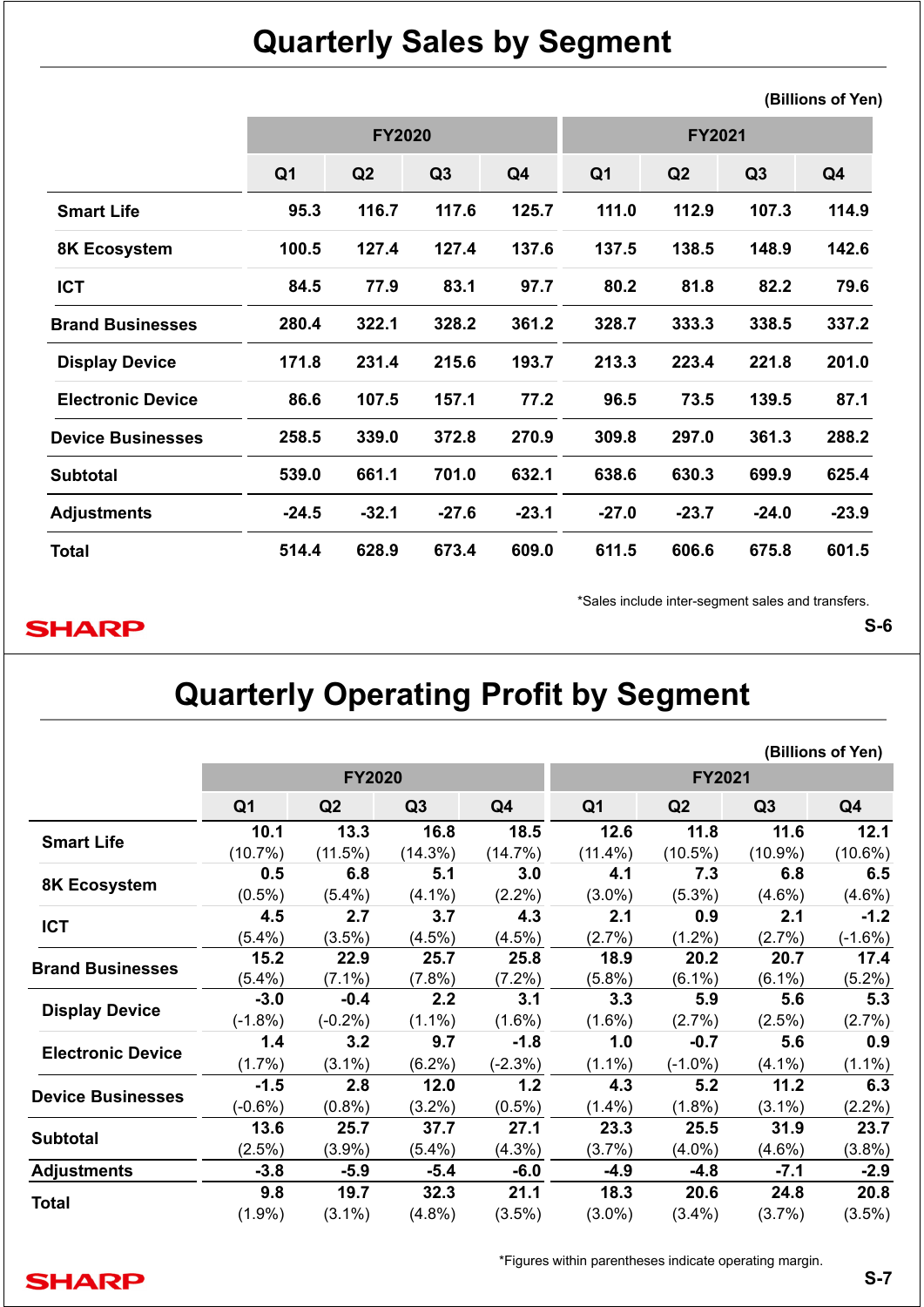# **Capital Investment / Depreciation and Amortization**

|                                         |                   |                    |                    |                   |                    | (Billions of Yen)  |  |  |
|-----------------------------------------|-------------------|--------------------|--------------------|-------------------|--------------------|--------------------|--|--|
|                                         |                   | <b>FY2020</b>      |                    | <b>FY2021</b>     |                    |                    |  |  |
|                                         | <b>First Half</b> | <b>Second Half</b> | <b>Fiscal Year</b> | <b>First Half</b> | <b>Second Half</b> | <b>Fiscal Year</b> |  |  |
| <b>Capital Investment</b>               | 21.8              | 69.6               | 91.5               | 30.4              | 21.2               | 51.7               |  |  |
| <b>Displays</b>                         | 6.4               | 56.6               | 63.1               | 10.4              | 6.1                | 16.5               |  |  |
| <b>Depreciation and</b><br>Amortization | 29.6              | 33.9               | 63.5               | 31.2              | 34.7               | 65.9               |  |  |
| <b>R&amp;D Expenditures</b>             | 43.0              | 43.7               | 86.7               | 39.9              | 46.3               | 86.2               |  |  |

**(Yen)**

| Avg. Exchange Rate |                   | <b>FY2020</b>      |                    | <b>FY2021</b>     |                    |                    |  |  |
|--------------------|-------------------|--------------------|--------------------|-------------------|--------------------|--------------------|--|--|
|                    | <b>First Half</b> | <b>Second Half</b> | <b>Fiscal Year</b> | <b>First Half</b> | <b>Second Half</b> | <b>Fiscal Year</b> |  |  |
| <b>US Dollar</b>   | 105.92            | 104.20             | 105.06             | 108.80            | 113.96             | 111.38             |  |  |
| Euro               | 119.79            | 124.61             | 122.20             | 129.39            | 128.73             | 129.06             |  |  |

#### **SHARP**

**S-8**

## **Quarterly Capital Investment and Depreciation, etc.**

|                                                |                |                |        |        |                |               |        | (Billions of Yen) |
|------------------------------------------------|----------------|----------------|--------|--------|----------------|---------------|--------|-------------------|
|                                                |                | <b>FY2020</b>  |        |        |                | <b>FY2021</b> |        |                   |
|                                                | Q <sub>1</sub> | Q <sub>2</sub> | Q3     | Q4     | Q <sub>1</sub> | Q2            | Q3     | Q4                |
| <b>Capital Investment</b>                      | 10.1           | 11.6           | 60.7   | 8.9    | 13.4           | 17.0          | 11.0   | 10.2              |
| <b>Displays</b>                                | 4.4            | 2.0            | 51.9   | 4.7    | 7.4            | 3.0           | 2.4    | 3.6               |
| <b>Depreciation and</b><br><b>Amortization</b> | 15.2           | 14.4           | 16.4   | 17.4   | 15.3           | 15.9          | 16.8   | 17.9              |
| <b>R&amp;D Expenditures</b>                    | 20.3           | 22.6           | 21.9   | 21.7   | 19.6           | 20.3          | 19.2   | 27.0              |
|                                                |                |                |        |        |                |               |        | (Yen)             |
| Avg. Exchange Rate                             |                | <b>FY2020</b>  |        |        |                | <b>FY2021</b> |        |                   |
|                                                | Q <sub>1</sub> | Q <sub>2</sub> | Q3     | Q4     | Q <sub>1</sub> | Q2            | Q3     | Q4                |
| <b>US Dollar</b>                               | 106.62         | 105.22         | 103.51 | 104.90 | 108.49         | 109.11        | 112.71 | 115.21            |
| <b>Euro</b>                                    | 116.97         | 122.61         | 123.03 | 126.18 | 130.45         | 128.33        | 128.57 | 128.90            |